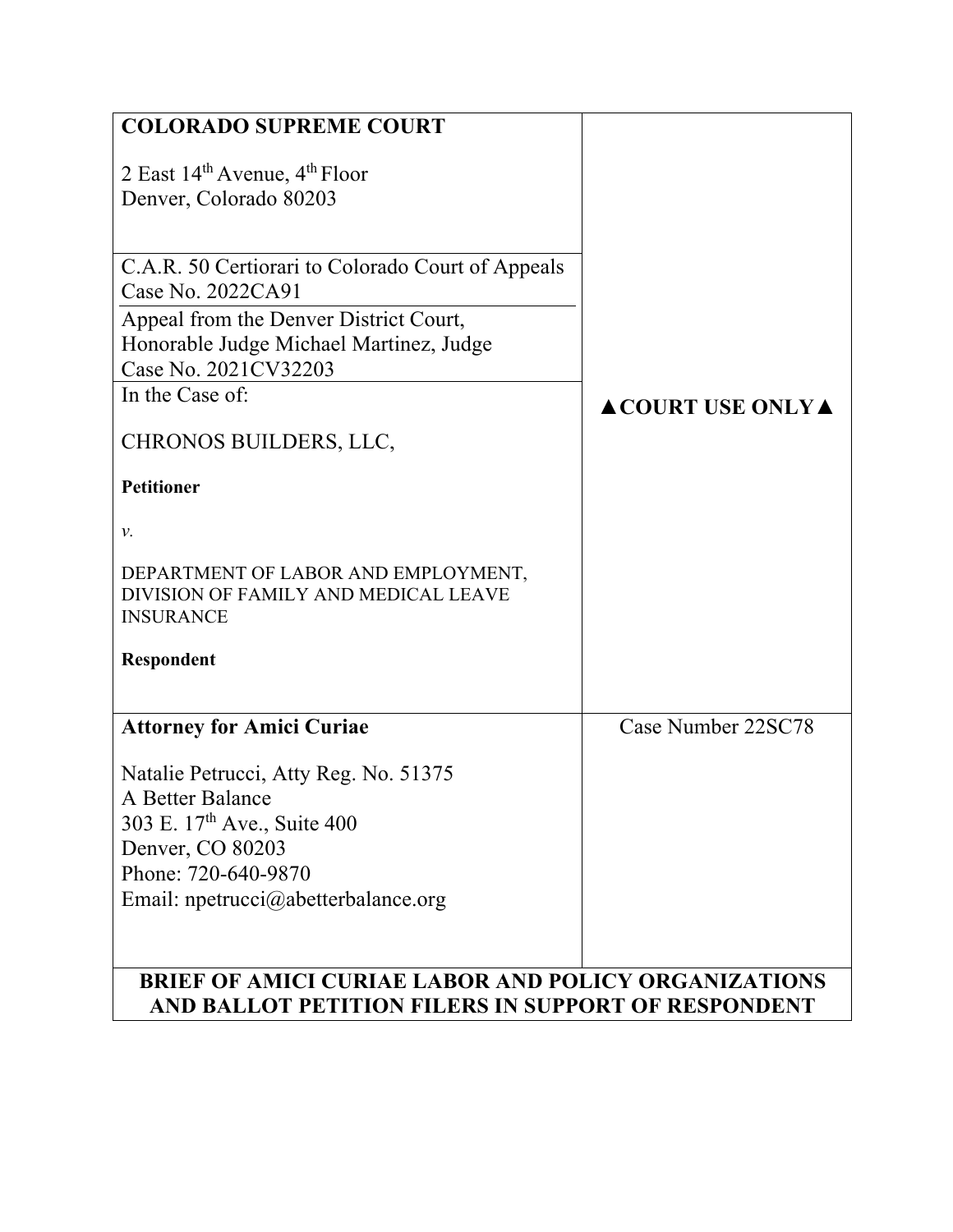## **CERTIFICATE OF COMPLIANCE**

I hereby certify that this brief complies with all requirements of C.A.R. 29 and C.A.R. 32, including all formatting requirements set forth in these rules. Specifically, the undersigned certifies that:

The *amici curiae* brief complies with the application word limit set forth in C.A.R. 29(d). It contains 4724 words.

The *amici curiae* complies with the content and form requirements set forth in C.A.R. 29(c).

I acknowledge that my brief may be stricken if it fails to comply with any of the requirements of C.A.R. 28 and C.A.R. 32.

By: s/Natalie Petrucci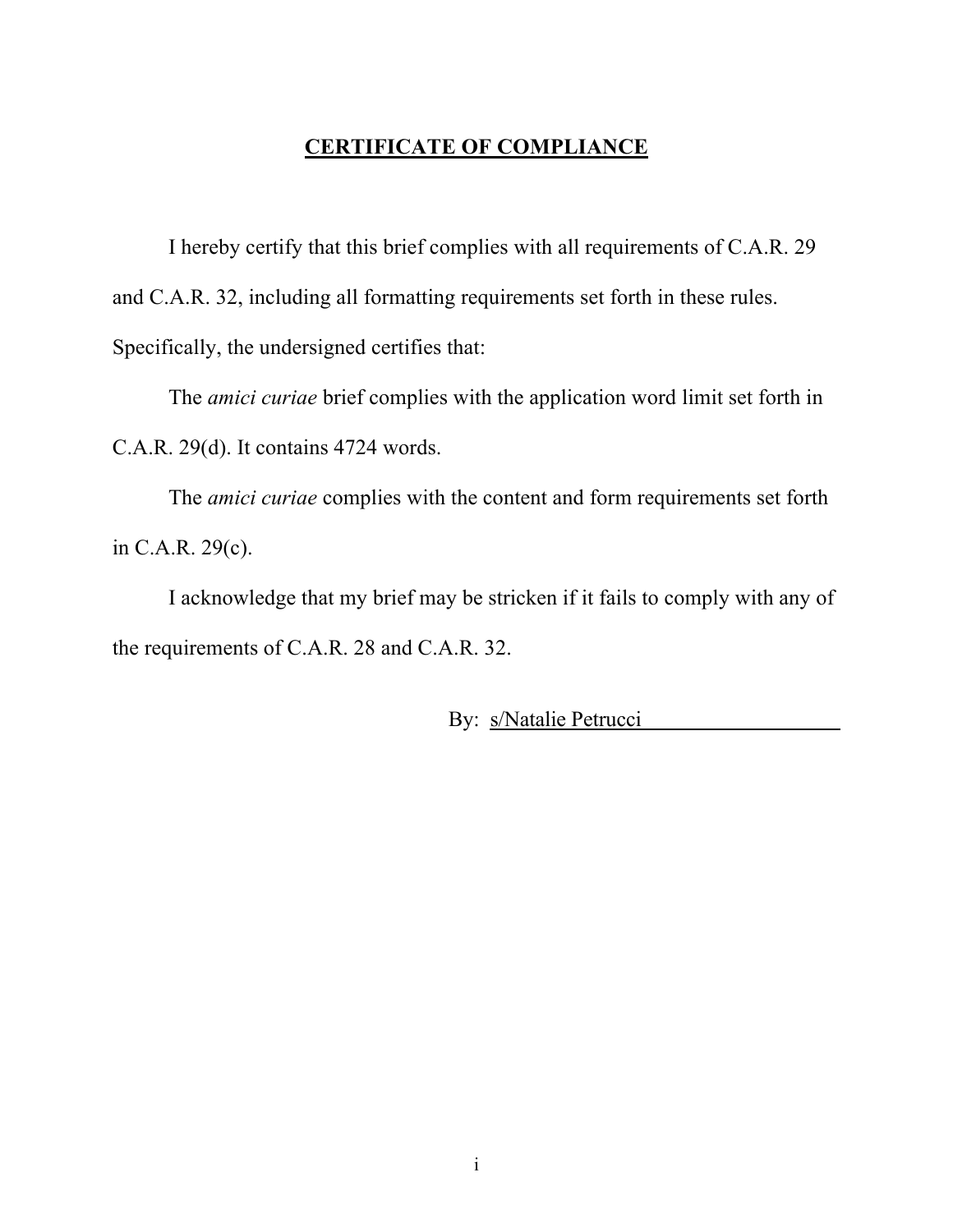# **TABLE OF CONTENTS**

| The District Court Correctly Ruled that Article X, Section $20(8)(a)$ of the<br>I. |
|------------------------------------------------------------------------------------|
| Colorado Constitution is Inapplicable to the Premiums Established by the           |
|                                                                                    |
| Precedent Requires the Court to Avoid Constitutional Interpretations That<br>II.   |
|                                                                                    |
| The FAMLI Act Will Provide Critically Needed Services to Coloradans.7<br>A.        |
| $\mathbf{i}$ .                                                                     |
| ii.<br>The Critical Need for the Services Provided by the FAMLI Act10              |
| iii.<br>The FAMLI Act Addresses Key Social and Economic Disparities,               |
| Promotes Gender and Racial Equity in Colorado, and Provides                        |
|                                                                                    |
| Once Fully Implemented, The FAMLI Act Will Also Provide<br>iv.                     |
| Important Benefits to Employers of All Sizes and the Self-                         |
|                                                                                    |
| The FAMLI Act is Backed by Extensive Research and is Based on<br>$V_{\bullet}$     |
|                                                                                    |
| An Alternative Interpretation of Section $20(8)(a)$ Could Lead to<br><b>B.</b>     |
| Unintended Consequences, Including the Crippling of Other                          |
|                                                                                    |
|                                                                                    |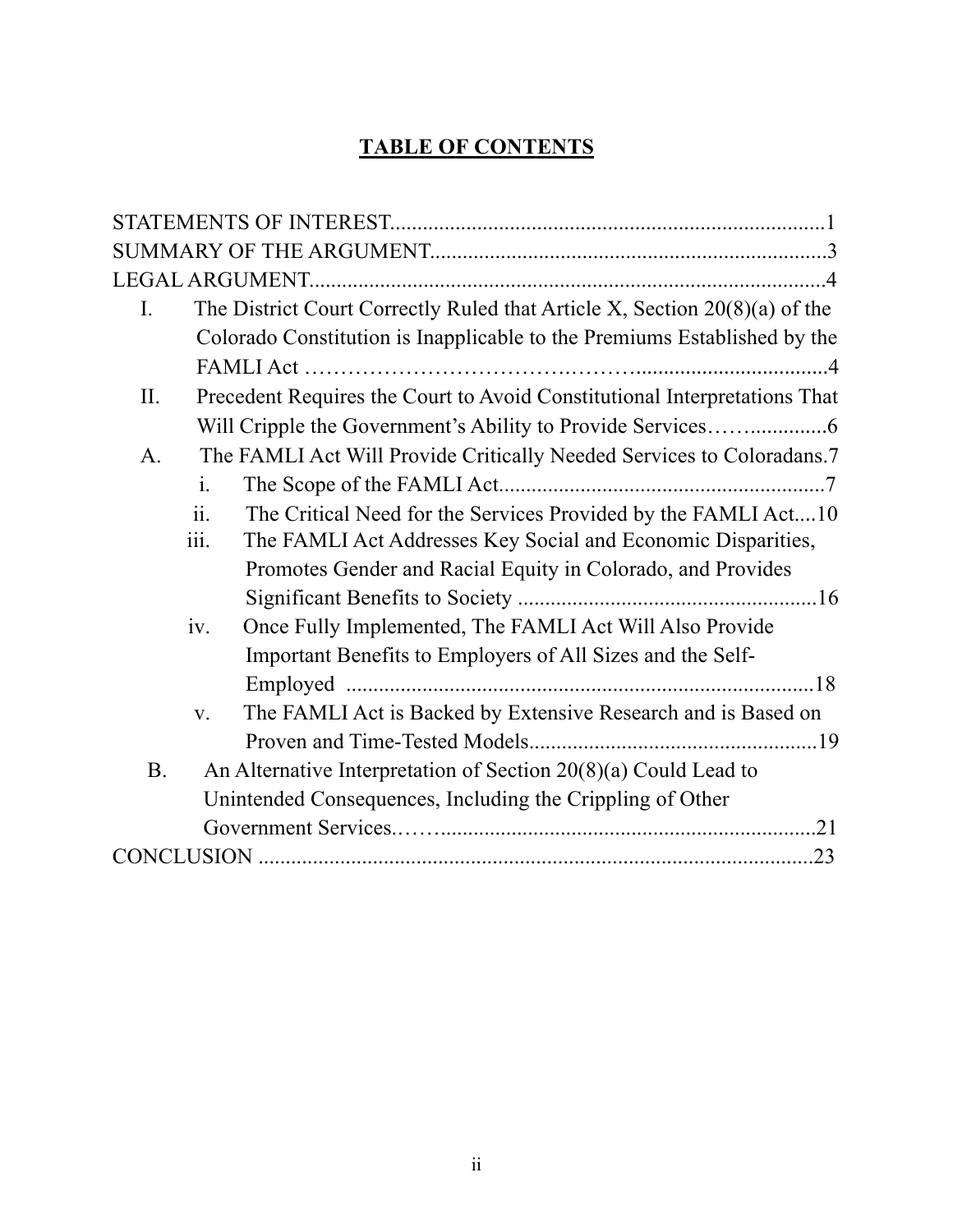# **TABLE OF AUTHORITIES**

# **Cases**

| Bolt v. Arapahoe County Sch. Dist. No. Six, 898 P.2d 525 (Colo. 1995) 6<br>Colo. Ass'n of Pub. Employees v. Bd. of Regents of Univ. of Colo., 804 P.2d 138                                                                                                                                                                                                                                                                                                                   |
|------------------------------------------------------------------------------------------------------------------------------------------------------------------------------------------------------------------------------------------------------------------------------------------------------------------------------------------------------------------------------------------------------------------------------------------------------------------------------|
| In re Submission of Interrogatories on House Bill 99-1825, 979 P.2d 549 (Colo.                                                                                                                                                                                                                                                                                                                                                                                               |
| <b>Statutes</b><br>Family and Medical Leave Implementation, C.R.S. §8-13.3-301, et seq 20                                                                                                                                                                                                                                                                                                                                                                                    |
| <b>Constitutional Provisions</b>                                                                                                                                                                                                                                                                                                                                                                                                                                             |
| <b>Other Authorities</b><br>Abby Johnson Holm, The Health Benefits of Paid Family and Medical Leave: A<br>Report for the Colorado Department of Labor and Employment's Family and<br>Medical Leave Implementation Task Force, CO DEPT. OF PUB. HEALTH &<br>ENVIRONMENT (2020), https://www.abetterbalance.org/resources/the-health-<br>benefits-of-paid-family-and-medical-leave-a-report-for-the-colorado-<br>department-of-labor-and-employments-family-and-medical-leave- |
| Agnitra Roy Choundhury & Solomon W. Polachek, The Impact of Paid Family<br>Leave on the Timing of Infant Vaccinations, IZA DP no. 12483 (July 2019),                                                                                                                                                                                                                                                                                                                         |
| Ann P. Bartel et al., "Paid Family Leave, Fathers' Leave-Taking, and Leave-<br>Sharing in Dual-Earner Households," ASSOCIATION FOR PUBLIC POLICY<br>ANALYSIS AND MANAGEMENT (2017),                                                                                                                                                                                                                                                                                          |
| https://www0.gsb.columbia.edu/faculty/abartel/papers/paid%20leave.pdf.  13<br>At A Glance: The Case for Paid Medical Leave, A BETTER BALANCE (Nov. 30,<br>2021), https://www.abetterbalance.org/resources/at-a-glance-the-case-for-paid-<br>medical-leave/.<br>10                                                                                                                                                                                                            |
| Being Seriously Ill in America Today, THE COMMONWEALTH FUND, THE NEW<br>YORK TIMES, & HARVARD T.H. CHAN SCHOOL OF PUBLIC HEALTH (Aug. 2018),                                                                                                                                                                                                                                                                                                                                 |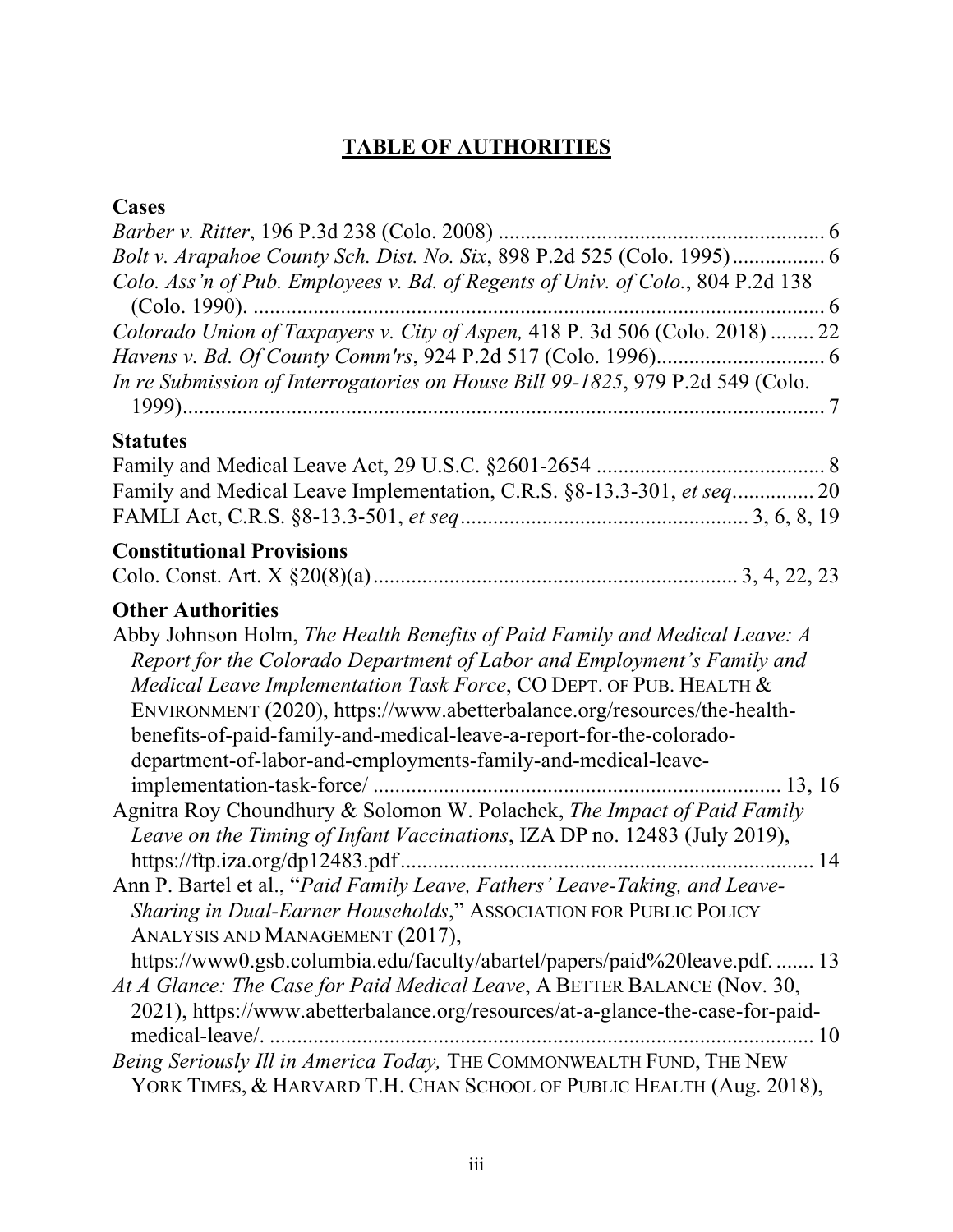| https://cdn1.sph.harvard.edu/wp-content/uploads/sites/94/2018/10/CMWFNYT-                                                                                                                                                                  |
|--------------------------------------------------------------------------------------------------------------------------------------------------------------------------------------------------------------------------------------------|
| Benjamin Bennett et al., Paid Leave Pays Off: The Effects of Paid Family Leave on<br>Firm Performance, NAT'L BUREAU OF ECON. RSCH., Working Paper No. 27788<br>(2021), https://www.nber.org/system/files/working_papers/w27788/w27788.pdf. |
| Colorado Election Results November 3, 2020, 2020 General Election: Proposition                                                                                                                                                             |
| 118 (Statutory), GOVOTECOLORADO.GOV (May 5, 2021),                                                                                                                                                                                         |
| https://results.enr.clarityelections.com/CO/105975/web.264614/#/detail/11513                                                                                                                                                               |
| Colorado Paid Family and Medical Leave: Program Design and Implementation,<br>UNIVERSITY OF MINNESOTA (Sept. 2019),                                                                                                                        |
| https://www.abetterbalance.org/resources/iwpr-and-university-of-minnesota-<br>report-colorado-paid-family-and-medical-leave-program-design-                                                                                                |
| 20<br>implementation/                                                                                                                                                                                                                      |
| Comparative Chart of Paid Family and Medical Leave Laws in the United States,<br>A BETTER BALANCE (March 24, 2022),                                                                                                                        |
| https://www.abetterbalance.org/resources/paid-family-leave-laws-chart/ 20                                                                                                                                                                  |
| Corporate Alliance to End Partner Violence, National Benchmark Telephone                                                                                                                                                                   |
| Survey on Domestic Violence in the Workplace (2005)                                                                                                                                                                                        |
| http://www.ncdsv.org/images/caepvsurvey.workplace.pdf<br>14                                                                                                                                                                                |
| Elisabeth Jacobs, An Evidence-Backed Policy Framework for Paid Family and                                                                                                                                                                  |
| Medical Leave in Colorado, URBAN INSTITUTE (Sept.16, 2019),                                                                                                                                                                                |
| https://www.abetterbalance.org/resources/urban-institute-report-an-evidence-                                                                                                                                                               |
| backed-policy-framework-for-paid-family-and-medical-leave-in-colorado/                                                                                                                                                                     |
| Fact Sheet: Paid Safe Time, A BETTER BALANCE (Oct. 4, 2021),                                                                                                                                                                               |
| https://www.abetterbalance.org/resources/paid-safe-time-factsheet/ 15                                                                                                                                                                      |
| Family and Medical Leave Implementation: FAMLI Taskforce Final Report as                                                                                                                                                                   |
| directed by SB 19-188 (Jan. 8, 2020), https://www.abetterbalance.org/wp-                                                                                                                                                                   |
| content/uploads/2022/03/Final-FAMLI-Task-Force-Recommendations-1-6-                                                                                                                                                                        |
|                                                                                                                                                                                                                                            |
| Heather Boushey & Sarah Jane Glynn, There Are Significant Business Costs to                                                                                                                                                                |
| Replacing Employees, CNTR. FOR AM. PROGRESS (Nov. 16, 2012),                                                                                                                                                                               |
| https://cdn.americanprogress.org/wp-                                                                                                                                                                                                       |
|                                                                                                                                                                                                                                            |
| Katherine Ellison, Caregivers of Elderly Loved Ones Face Heavy Emotional,                                                                                                                                                                  |
| Physical, Financial Toll, THE WASHINGTON POST (Sept. 27, 2020)                                                                                                                                                                             |
| https://www.washingtonpost.com/health/caretaker-stress-depression-anxiety-                                                                                                                                                                 |
| increases/2020/09/25/abd281f6-e933-11ea-97e0-94d2e46e759b_story.html  11                                                                                                                                                                   |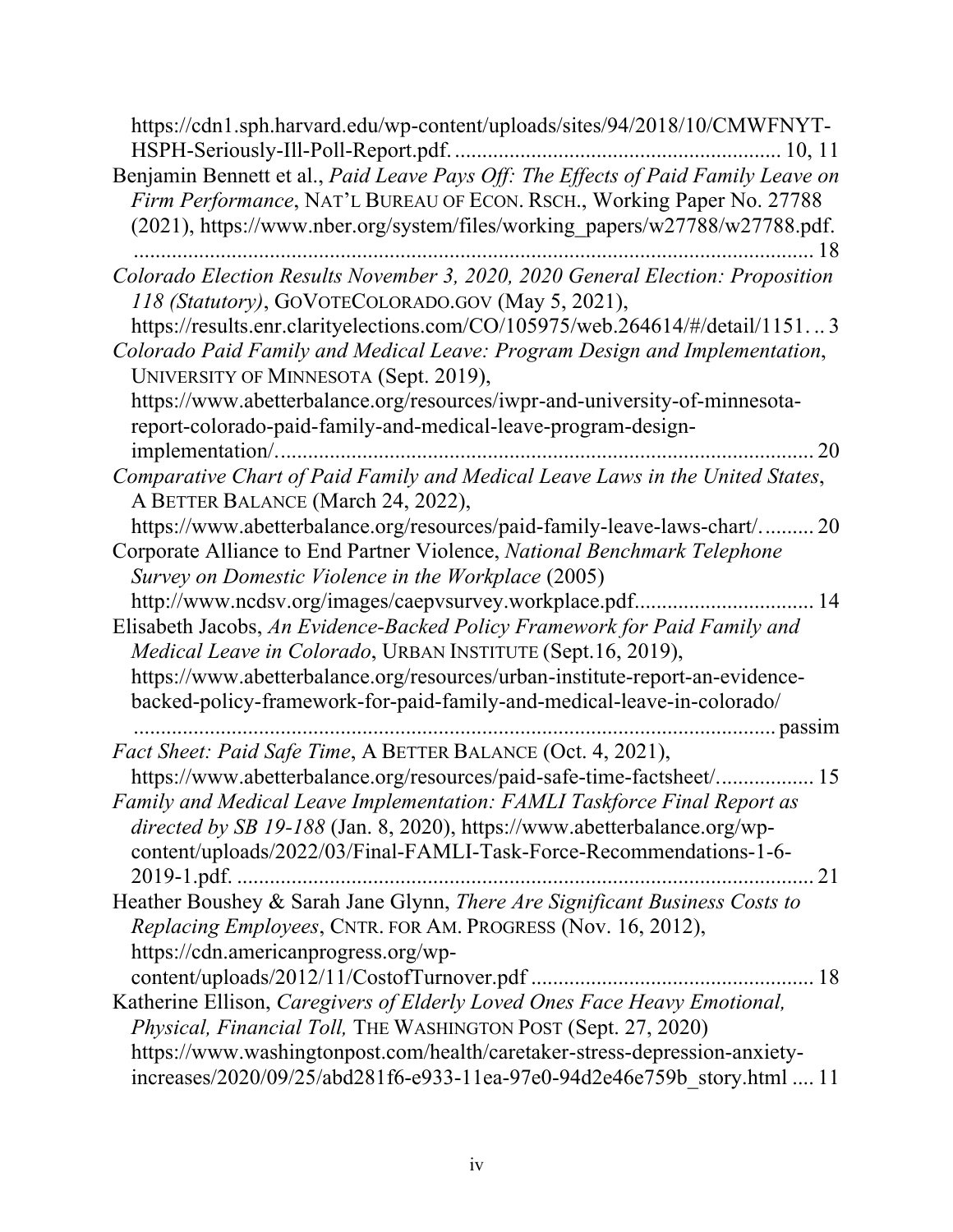| Labour Organization, Maternity and Paternity at Work: Law and Practice Across<br>the World $(2014)$ ,                                                                                                  |
|--------------------------------------------------------------------------------------------------------------------------------------------------------------------------------------------------------|
| https://www.ilo.org/wcmsp5/groups/public/@dgreports/@dcomm/@publ/docum                                                                                                                                 |
| ents/publication/wcms 242615.pdf                                                                                                                                                                       |
| Lawrence M. Berger et al., Maternity Leave, Early Maternal Employment and                                                                                                                              |
| Child Health and Development in the US, 115 THE ECON. J.L no. F29, F39-                                                                                                                                |
|                                                                                                                                                                                                        |
| Linda Houser, Ph.D. & Thomas P. Vartanian, Ph.D., Pay Matters: The Positive<br>Economic Impacts of Paid Family Leave for Families, Business, and the Public,<br>RUTGERS CNTR. FOR WOMEN & WORK (2012), |
| https://www.nationalpartnership.org/our-work/resources/economic-                                                                                                                                       |
| 13                                                                                                                                                                                                     |
| Military Families & The Need for Paid Leave, A BETTER BALANCE (Sept. 29,                                                                                                                               |
| 2021), https://www.abetterbalance.org/resources/military-families-the-need-for-                                                                                                                        |
| 16                                                                                                                                                                                                     |
| National Compensation Survey: Employee Benefits in the United States, U.S.                                                                                                                             |
| BUREAU OF LABOR STATISTICS (Sept. 2021),                                                                                                                                                               |
| https://www.bls.gov/ncs/ebs/benefits/2021/employee-benefits-in-the-united-                                                                                                                             |
| . 9                                                                                                                                                                                                    |
| Paid Family and Medical Leave: A Racial Justice Issue - and Opportunity, NAT'L                                                                                                                         |
| PARTNERSHIP FOR WOMEN & FAMILIES (Aug. 2018),                                                                                                                                                          |
| https://www.nationalpartnership.org/our-work/resources/economic-justice/paid-                                                                                                                          |
| leave/paid-family-and-medical-leave-racial-justice-issue-and-opportunity.pdf. 17                                                                                                                       |
| Paid Leave Policies on Main Street, SMALL BUSINESS FOR AMERICA (2021),                                                                                                                                 |
| https://www.smallbusinessforamericasfuture.org/small-business-for-america-s-                                                                                                                           |
| future-releases-paid-leave-survey-results<br>19                                                                                                                                                        |
| Pamela Joshi et al., Unequal Access to FMLA Leave Persists, DIVERSITY DATA                                                                                                                             |
| KIDS (Jan. 16, 2020), https://www.diversitydatakids.org/research-library/data-                                                                                                                         |
|                                                                                                                                                                                                        |
| Russell Tisinger et al., Understanding Attitudes on Paid Family Leave:                                                                                                                                 |
| Discussions with Parents and Caregivers in California, New Jersey and Rhode                                                                                                                            |
| Island, WASHINGTON, DC: DEPT. OF LABOR (July 2016),                                                                                                                                                    |
| https://www.dol.gov/asp/evaluation/completed-                                                                                                                                                          |
|                                                                                                                                                                                                        |
| Shirlee Lichtman-Sadot & Neryvia Pillay Bell, Child Health in Elementary School                                                                                                                        |
| Following California's Paid Family Leave Program, JOURNAL OF POLICY                                                                                                                                    |
| ANALYSIS AND MANAGEMENT 36 (4) (2017): 790-827,                                                                                                                                                        |
|                                                                                                                                                                                                        |
| Update on the Economic Well-Being of U.S. Households: July 2020 Results, BD.                                                                                                                           |
| OF GOVERNORS OF THE FEDERAL RESERVE SYSTEM (Sept. 2020),                                                                                                                                               |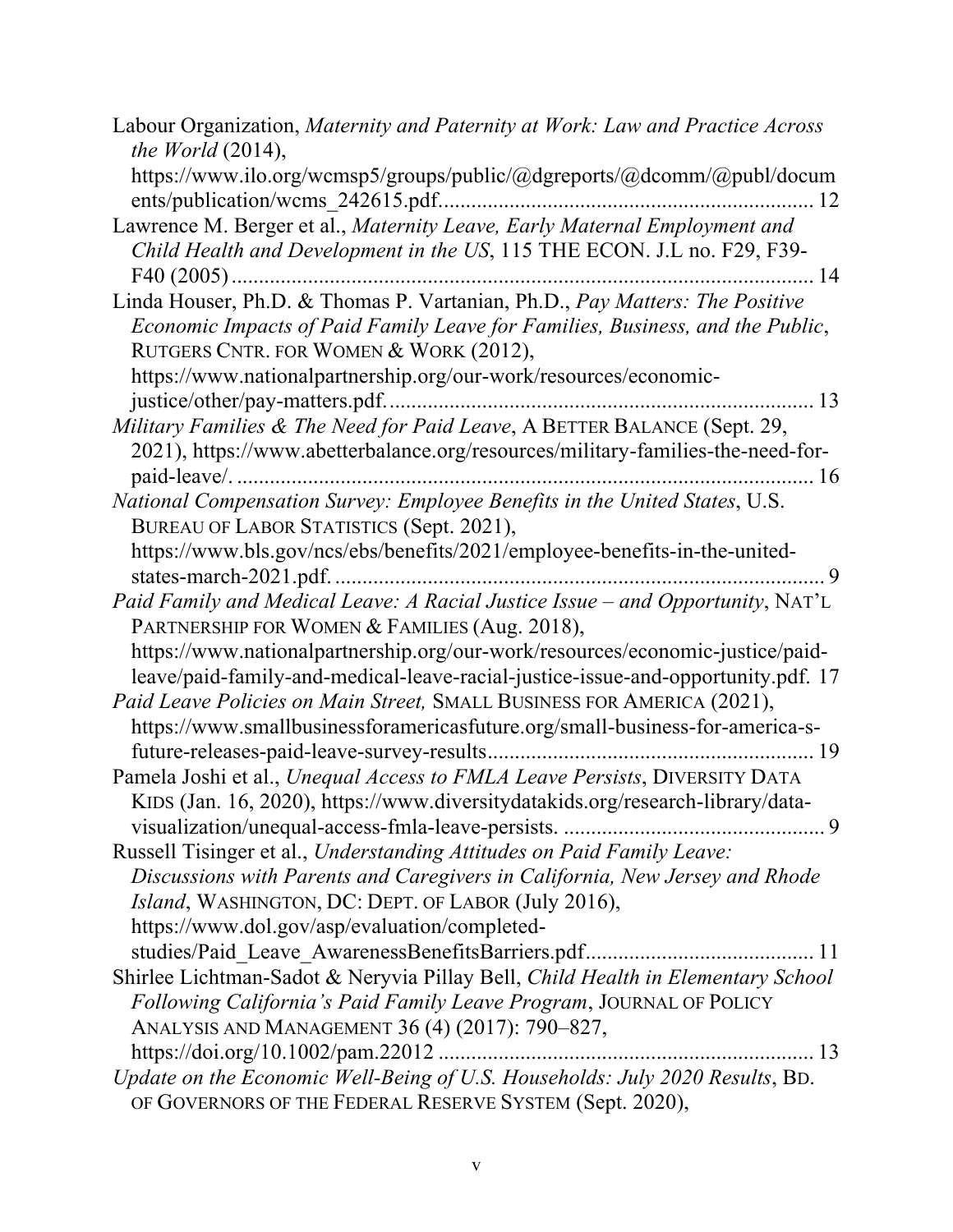| https://www.federalreserve.gov/publications/files/2019-report-economic-well- |  |
|------------------------------------------------------------------------------|--|
|                                                                              |  |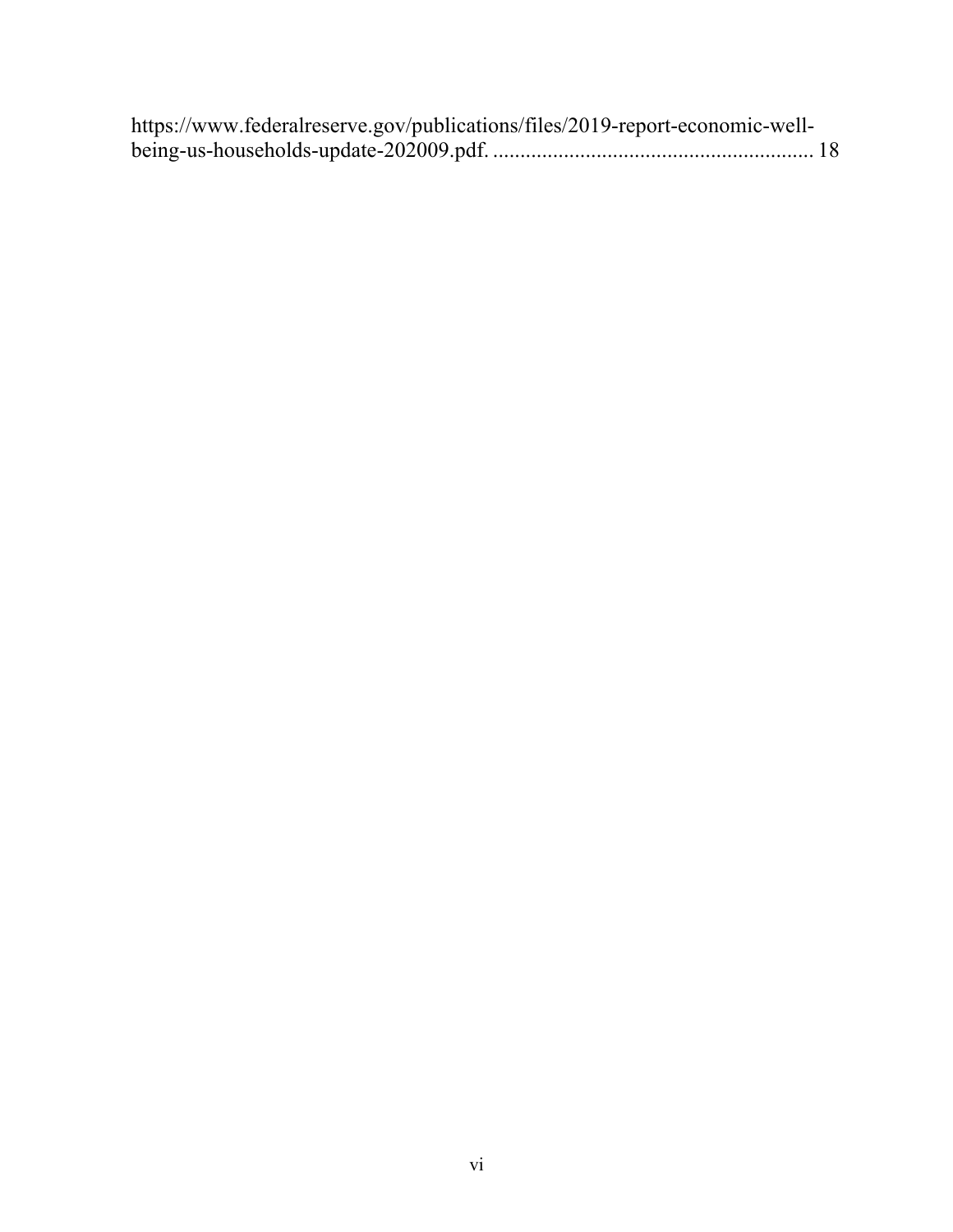#### **STATEMENTS OF INTEREST**

*Amici curiae* are organizations who have worked to advance paid family and medical leave insurance in Colorado, in addition to individual voters who filed the initiative petition for Proposition 118. Additional information on these organizations and individuals is available in the motion for leave to file as *amici curiae*.

**9to5 Colorado** is a member-based, economic justice nonprofit organization centered in gender and racial justice. Through grassroots organizing, political advocacy, and public education, 9to5 advances community-led solutions to systemic problems.

**A Better Balance** ("ABB") is a national legal nonprofit, with an office in Colorado, dedicated to promoting fairness in the workplace. ABB has co-drafted model legislation that has been used in the 10 jurisdictions that have enacted paid family and medical leave insurance laws.

**The Bell Policy Center** is a statewide nonpartisan, nonprofit organization that works to ensure economic mobility for every Coloradan.

**Clayton Early Learning** ("CEL") is a non-profit based in Denver. As one of the largest Head Start providers in the state, CEL is an innovation hub that fosters thriving, equitable communities by partnering with families to nurture a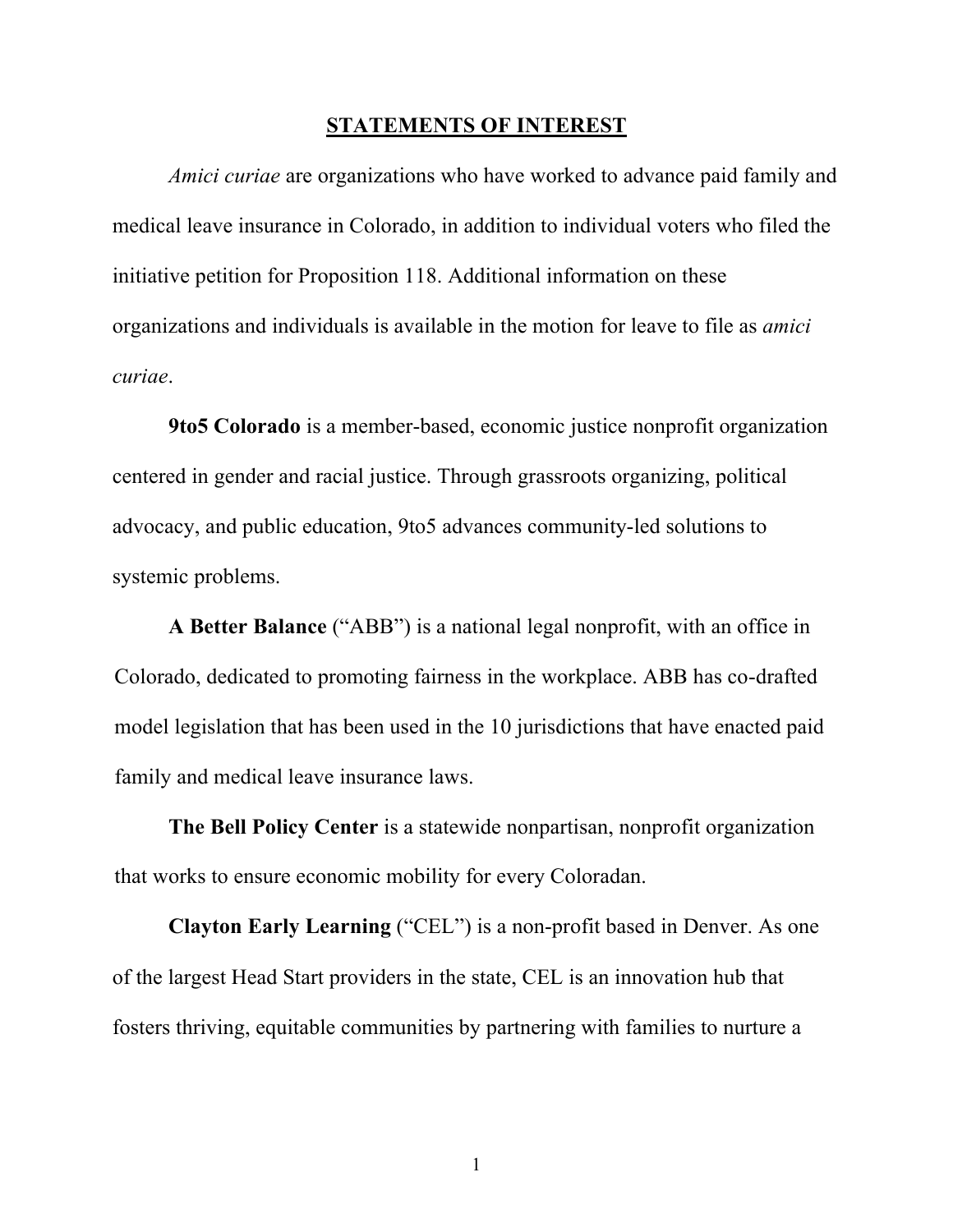whole child, whole family approach to the early years, discover what works, and advance systems change.

**The Colorado Fiscal Institute** is a statewide nonpartisan nonprofit that uses quality research, strategic communications, statewide education, and advocacy, to inform and influence policy debates and contribute to sound fiscal and economic policies that advance equity and widespread economic prosperity.

**The Colorado AFL-CIO** is a statewide organization made up of over 130,000 hardworking union members across 180 affiliate unions.

**Communications Workers of America District 7** is a labor organization representing 3,500 members in the state of Colorado.

**Rev. Dr. Timothy E. Tyler**, a Colorado voter, co-filed the petition for Proposition 118 in an individual capacity.

**Violence Free Colorado** is Colorado's federally recognized anti-domestic violence coalition and works to advance the well-being of all Coloradans through relationships free from abuse and oppression.

**Wendy Howell**, a Colorado voter, co-filed the petition for Proposition 118 in an individual capacity.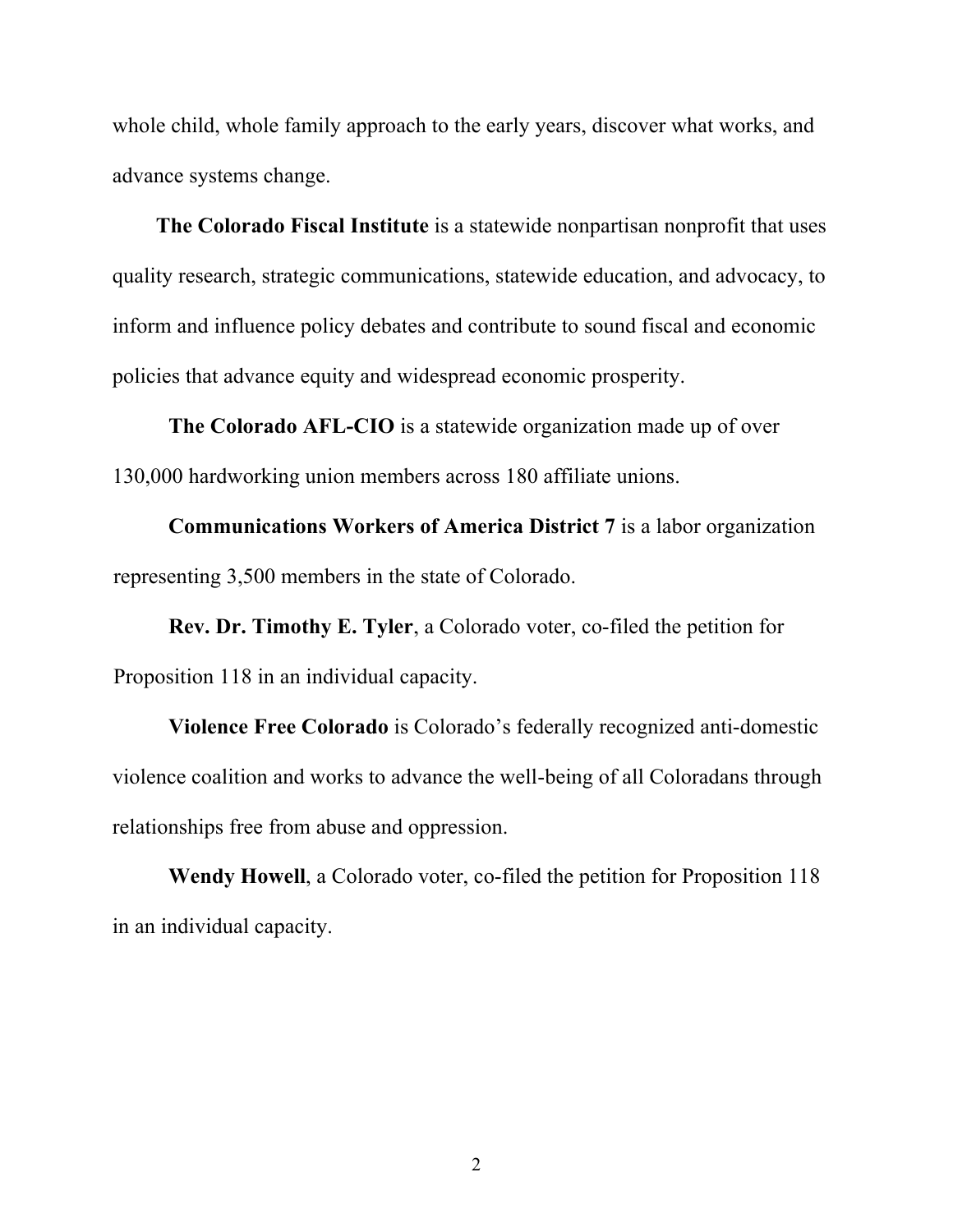#### **SUMMARY OF THE ARGUMENT**

In November 2020, voters approved Proposition 118 with over 57% of the vote, enacting the Colorado Paid Family and Medical Leave Insurance Act ("FAMLI Act").  $\S$  8-13.3-501 et seq., C.R.S. The initiative, poised to positively impact the lives of millions of Coloradans and their families, won rural, suburban, and urban counties across the State—from Las Animas County to Weld County, from Garfield County to Arapahoe County, and from Denver County to El Paso County. *Colorado Election Results November 3, 2020, 2020 General Election: Proposition 118 (Statutory)*, GOVOTECOLORADO.GOV (May 5, 2021), https://results.enr.clarityelections.com/CO/105975/web.264614/#/detail/1151.

Petitioner Chronos Builders, LLC, ("Petitioner") filed a complaint against the Division of Family and Medical Leave Insurance, ("FAMLI Division" or "Respondent") arguing that the FAMLI Act's funding structure, which involves fees or "premiums" that are tied to employee wages, violates Section 20(8)(a) of the Taxpayer's Bill of Rights ("TABOR"). Colo. Const. Art. X §20(8)(a). The District Court dismissed Petitioner's complaint for failure to state a claim for relief, and held that the TABOR language at question does not apply to the FAMLI Act because it is not an income tax law. We agree with this decision and urge the Court to uphold the District Court's decision.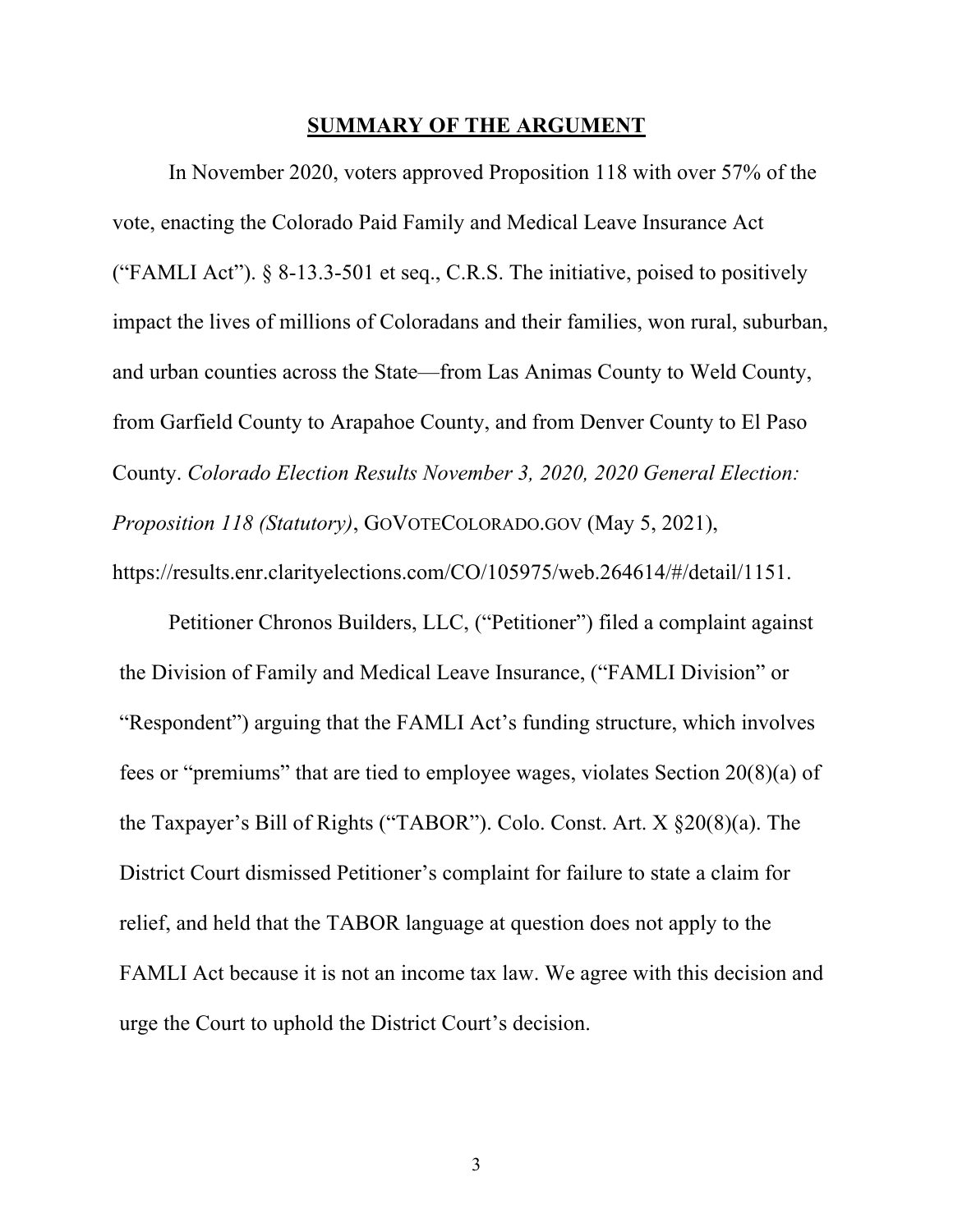Precedent also requires this Court to avoid interpretations of TABOR which will cripple the government's ability to provide services. The FAMLI Act will provide critically needed services to Colorado workers, promote public health, and address economic, social, and health disparities. The program will also offer tangible benefits to businesses and self-employed individuals across the State. Failure to rule in Respondent's favor would not only represent a departure from Colorado precedent and cripple the provision of government services, but would also jeopardize the State's current and future ability to provide services with similar fee-for-service models.

## **LEGAL ARGUMENT**

## **I. The District Court Correctly Ruled that Article X, Section 20(8)(a) of the Colorado Constitution is Inapplicable to the Premiums Established by the FAMLI Act**

In its decision, the Denver District Court considered the scope of Section 20(8)(a) of TABOR, and the meaning of the specific sentence within that subsection which reads: "Any income tax law change after July 1, 1992, shall also require all taxable net income to be taxed at one rate … with no added tax or surcharge." Colo. Const. Art. X §20(8)(a). The Court properly found that Section 20(8)(a) only applies to income tax law changes.

Having already conceded in its principal brief in the District Court that the FAMLI premiums are a "fee" and not a "tax" under Colorado law, Petitioner then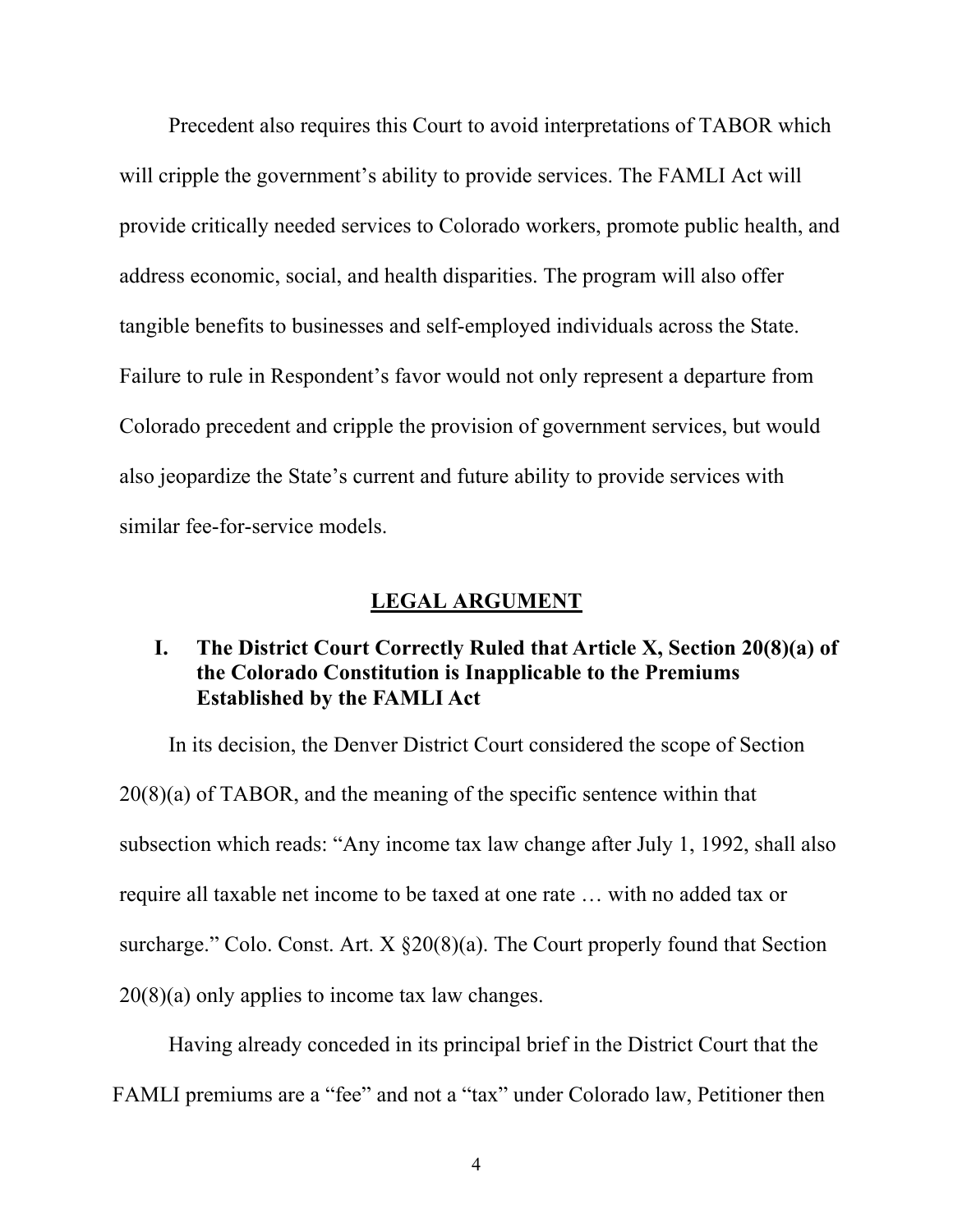argued that FAMLI premiums constitute a non-uniform "surcharge" prohibited by Section 20(8)(a). By making this argument, Petitioner seeks to collapse this Court's well-established distinctions between a "fee" and a "tax," by using Section 20(8)(a) to re-classify program "fees" based on employee wages as "surcharges" that are restricted by TABOR.

However, Petitioner's reading of Section 20(8)(a) fails to properly acknowledge that the reference to "surcharge" in Section  $20(8)(a)$  is contained within a sentence dedicated entirely to income tax changes and income tax rates. Therefore, in accordance with grammatical rules and well-established canons of statutory construction, the reference to "surcharge" in Section  $20(8)(a)$  only applies to surcharges on income within an income tax law.

The FAMLI Act premium is a fee for a specific paid family and medical leave (PFML) program, which will benefit the employees and employers who contribute to it. In addition to establishing the FAMLI Division as an enterprise in Section 8-13.3-508, the FAMLI Act is clear that FAMLI premiums cannot be used for general revenue purposes: "Money in the [FAMLI] fund may be used only to pay revenue bonds; to reimburse employers who pay family and medical leave insurance benefits directly to employees in accordance with section 8-13.3-515(1); and to pay benefits under, and to administer, the program pursuant to this part 5, including technology costs to administer the program and outreach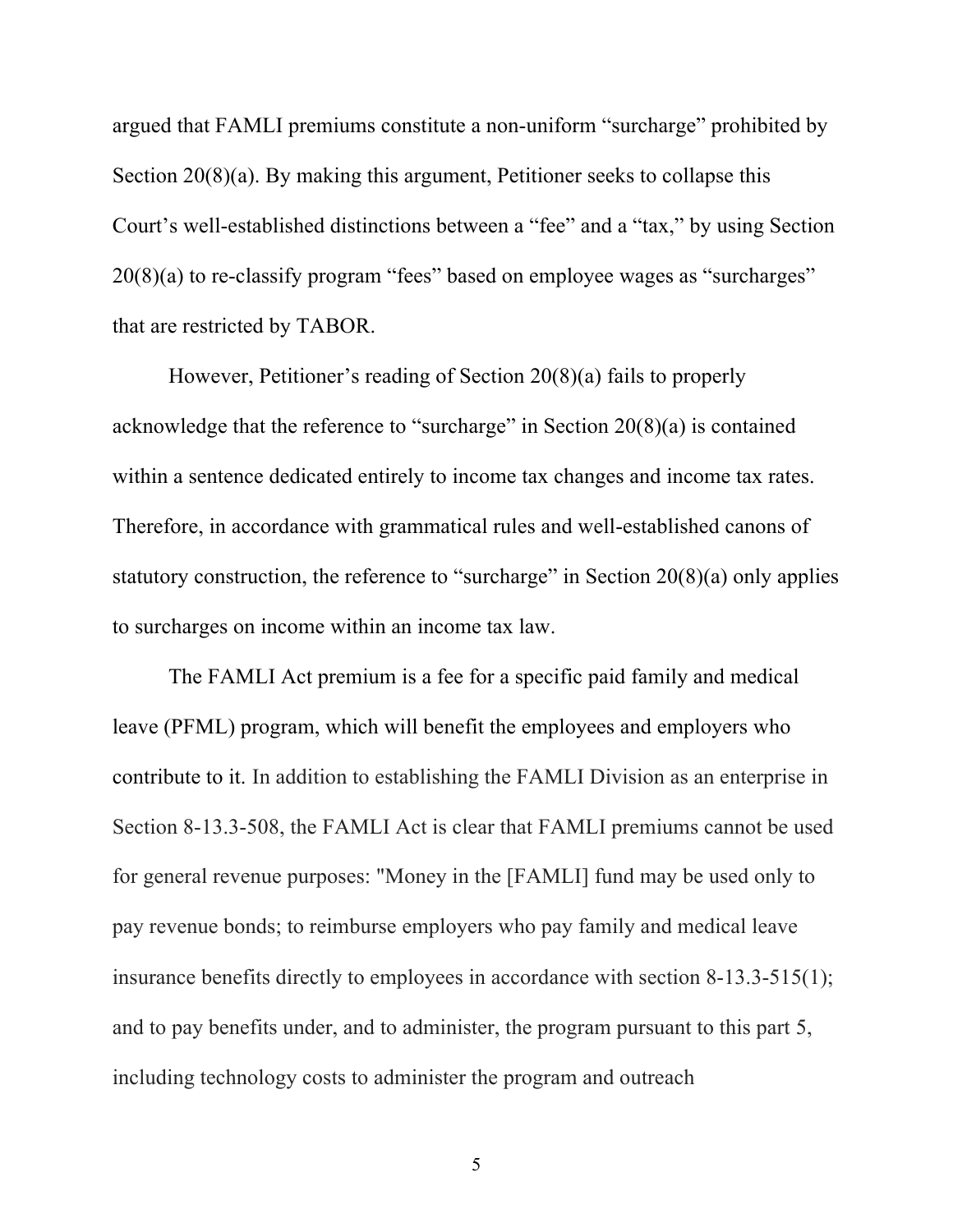services…." C.R.S. §8-13.3-518. Therefore, the FAMLI Act is not an income tax law, and the program's premium is a "fee" and not a "tax." As a result, Petitioner's argument that the FAMLI premium constitutes a "surcharge" subject to Section 20(8)(a) of TABOR is untenable.

## **II. Precedent Requires the Court to Avoid Constitutional Interpretations that Would Cripple the Government's Ability to Provide Services**

In Colorado, statutes are presumed to be constitutional, and can only be struck down by showing that the enactment is unconstitutional beyond a reasonable doubt. *Colo. Ass'n of Pub. Employees v. Bd. of Regents of Univ. of Colo.*, 804 P.2d 138, 143 (Colo. 1990). In this case, Petitioner pins its arguments on a strained interpretation of constitutional language contained in Section 20(8)(a). Regardless, this Court's precedents require a finding in the Respondent's favor that the FAMLI Act should be upheld.

In several decisions, this Court has rejected interpretations of TABOR that "would hinder basic government functions or cripple the government's ability to provide services." *Barber v. Ritter*, 196 P.3d 238, 248 (Colo. 2008); *see also Havens v. Bd. Of County Comm'rs*, 924 P.2d 517, 519-20 (Colo. 1996) (declining to adopt a "rigid interpretation of [Amendment] 1, which would have the effect of working a reduction in government services") (quoting *Bolt v. Arapahoe County Sch. Dist. No. Six*, 898 P.2d 525, 537 (Colo. 1995); *In re Submission of*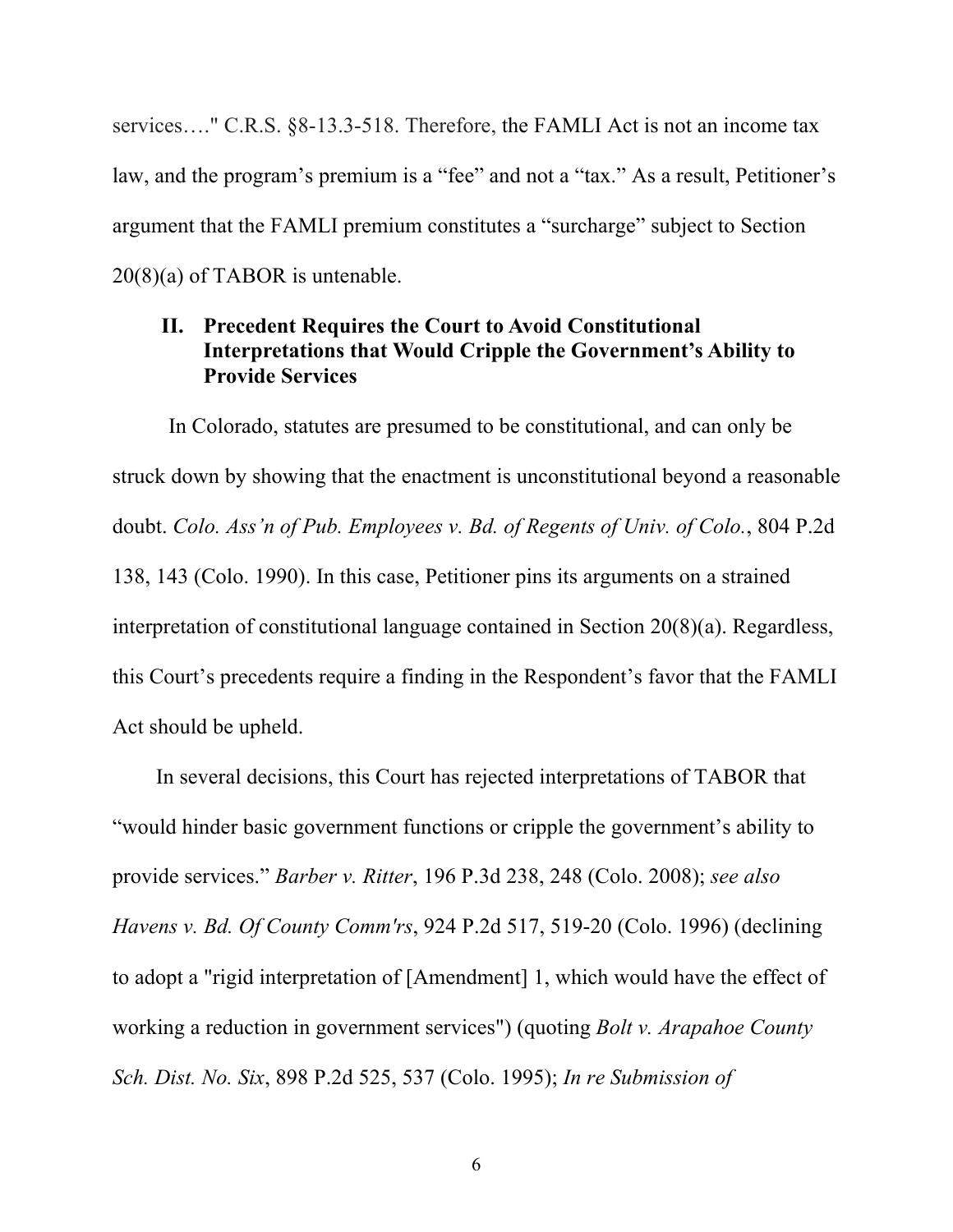*Interrogatories on House Bill 99-1825*, 979 P.2d 549, 557 (Colo. 1999) (rejecting an interpretation of Amendment 1 that would "cripple the everyday workings of government")). The FAMLI Act will provide critically necessary services to Coloradans, and the Court should avoid an interpretation of TABOR that would gut the program and threaten the State's ability to provide existing and future government services.

## **A.The FAMLI Act Will Provide Critically Needed Services to Coloradans**

The FAMLI program will provide essential services to Coloradans by establishing a paid family and medical leave (PFML) insurance program that will fill significant gaps in current workplace practices and protections.

#### **i. The Scope of the FAMLI Act**

The FAMLI Act establishes an affordable social insurance program to ensure Coloradans can take paid, job-protected time off to care for themselves or a family member when they need it most. Workers can access the program's benefits when recovering from serious illnesses, caring for a seriously ill loved one, bonding with a new child, addressing military family needs, or responding to domestic or sexual violence. Employers and employees share the cost of the program, paying a small percentage of each employee's wages into the FAMLI Fund that can only be used for the program's administration and benefits; the smallest businesses, as in several other state programs, are not required to pay the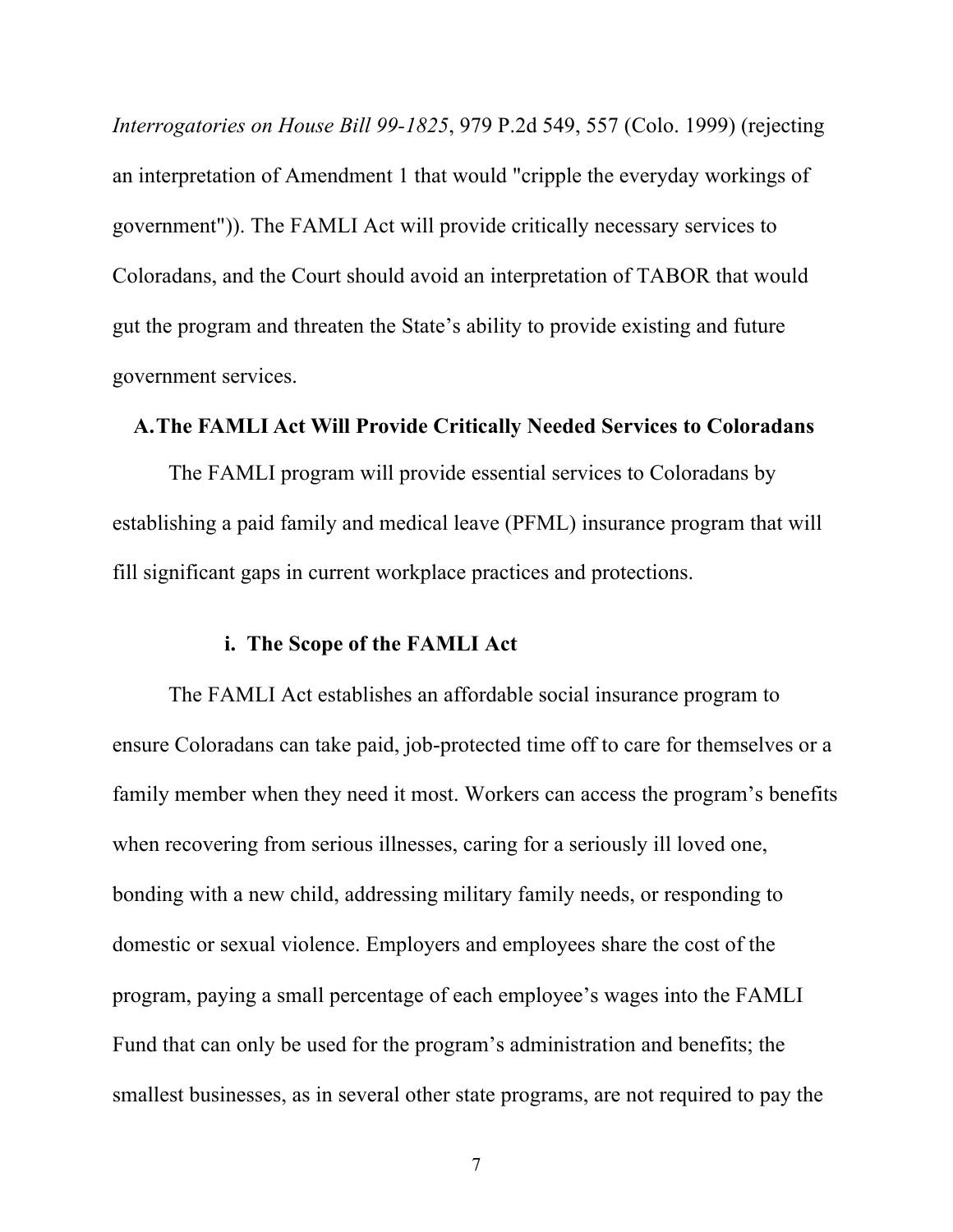employer portion of premiums, but may choose to cover premium costs for their employees. When Coloradans have a qualifying need under the FAMLI Act, they can receive up to 90% of their wages, up to a statutory cap, directly from the FAMLI Fund. The law will cover nearly all workers in the State, including State employees, and allows self-employed individuals to elect coverage. Local governments can opt out of the program, although their employees can individually elect FAMLI coverage. Employers can also seek approval to meet the law's requirements through use of a private plan, so long as the plan is equal to or more generous than the FAMLI Act's protections. FAMLI Act, C.R.S. §8-13.3-501, *et seq.*

The FAMLI Act fills a major gap in the widespread need for leave among Colorado workers. Prior to passage of Proposition 118, Coloradans lacked the legal right to any *paid* leave when welcoming a new child or facing a personal or family member's serious illness. The only law covering such absences was the federal Family and Medical Leave Act of 1993 ("FMLA") which provides up to 12 weeks of *unpaid* leave and only covers a portion of the workforce; half of all working parents and 43% of women of child-bearing age are ineligible for even this unpaid FMLA leave, with low-income workers especially likely to be excluded from coverage. Family and Medical Leave Act of 1993, 29 U.S.C. §§2601-2654; Elisabeth Jacobs, *An Evidence-Backed Policy Framework for Paid Family and*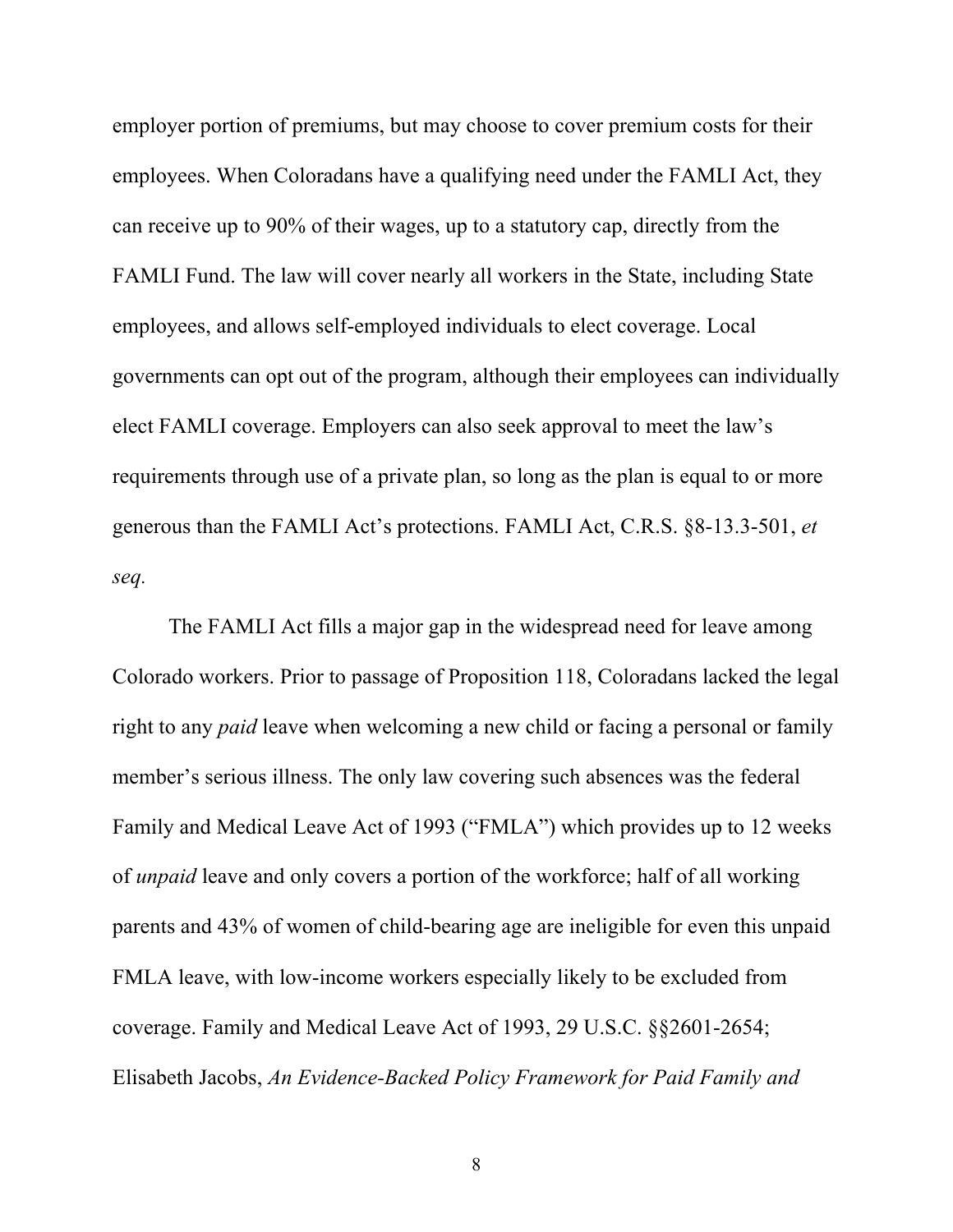*Medical Leave in Colorado*, URBAN INSTITUTE (Sept. 16, 2019),

https://www.abetterbalance.org/resources/urban-institute-report-an-evidencebacked-policy-framework-for-paid-family-and-medical-leave-in-colorado/, (hereinafter, "URBAN INSTITUTE REPORT"); Pamela Joshi et al., *Unequal Access to FMLA Leave Persists*, DIVERSITY DATA KIDS (Jan.16, 2020),

https://www.diversitydatakids.org/research-library/data-visualization/unequalaccess-fmla-leave-persists. Even for those who qualify for unpaid FMLA leave, many employees cannot afford to take unpaid leave when there is a qualifying need. At the same time, relatively few employers voluntarily offer PFML. The federal government reports that 77% of workers in the U.S. lack paid family leave. *National Compensation Survey: Employee Benefits in the United States*, U.S.

BUREAU OF LABOR STATISTICS, Table 33 at 315 (Sept. 2021),

https://www.bls.gov/ncs/ebs/benefits/2021/employee-benefits-in-the-united-statesmarch-2021.pdf. Moreover, only 35% of workers in the Mountain West have access to short-term disability, and these benefits can be very limited in scope and are less likely among lower-wage workers. *Id.* at Table 17. As a result, without FAMLI, workers face impossible choices when they have a need for family and medical leave, and often have no choice but to cobble together limited sick or vacation days or leave the workforce altogether.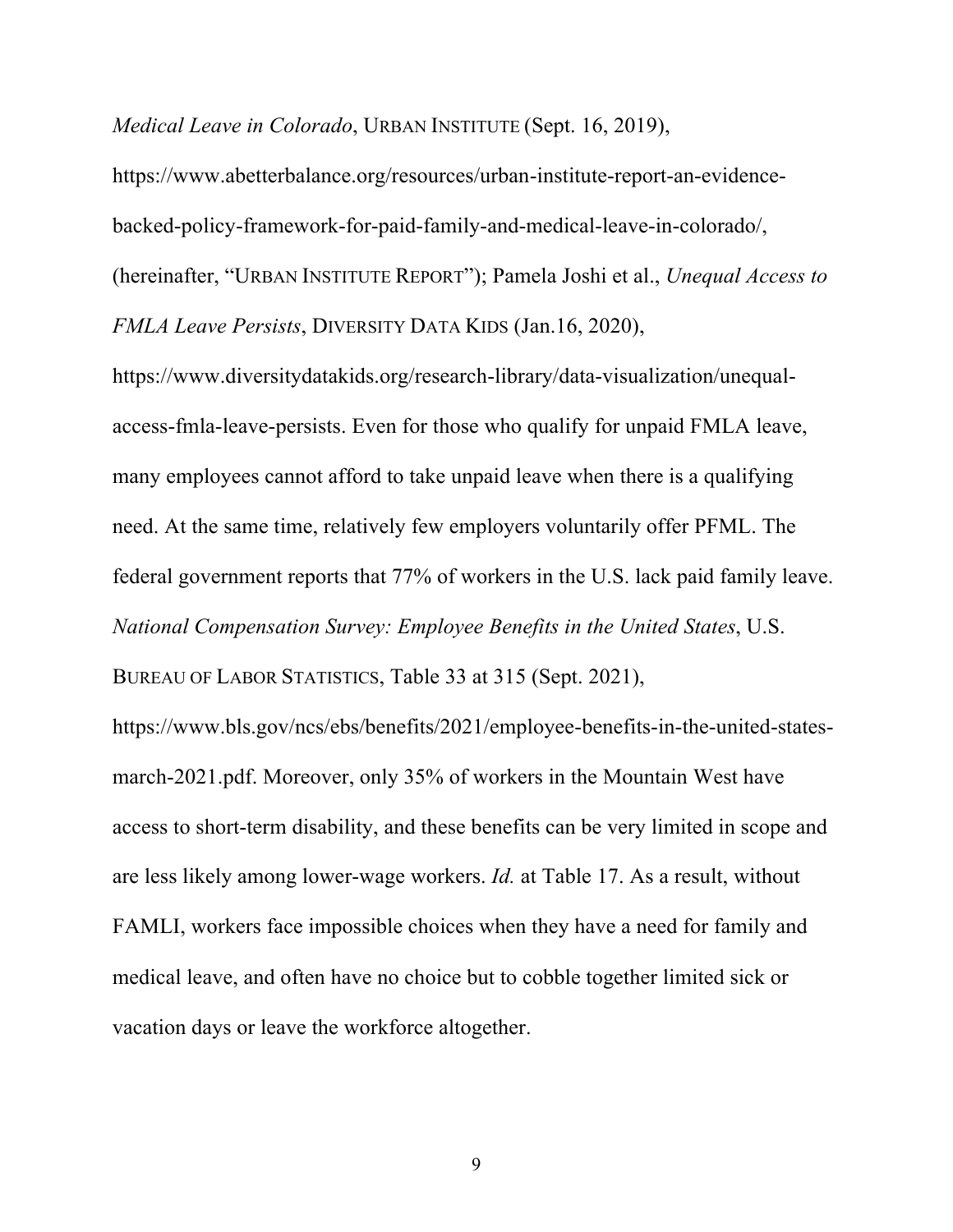# **ii. The Critical Need for the Services Provided by the FAMLI Act**

The FAMLI Act will ensure that workers facing their own or a family member's serious health needs can afford to take leave and keep their jobs. Colorado's FAMLI program will provide a lifeline to workers experiencing an acute crisis like cancer, managing a chronic health condition like diabetes or kidney disease, recovering from a serious accident, or seeking treatment for substance abuse. *At A Glance: The Case for Paid Medical Leave*, A BETTER BALANCE (Nov. 30, 2021), https://www.abetterbalance.org/resources/at-a-glancethe-case-for-paid-medical-leave/. Furthermore, as Colorado's population ages, the FAMLI Act's coverage for family caregiving will become even more critical. URBAN INSTITUTE REPORT, at 17.

For many Coloradans, the lack of access to paid leave to care for one's own serious health condition or a family member's serious illness can be catastrophic. Nearly one in three seriously ill workers either lose or change their jobs as a result of their illness, which can lead to devastating financial consequences and disrupt access to employer-provided health insurance. *Being Seriously Ill in America Today,* THE COMMONWEALTH FUND, THE NEW YORK TIMES, & HARVARD T.H. CHAN SCHOOL OF PUBLIC HEALTH, at 8 (Aug. 2018),

https://cdn1.sph.harvard.edu/wp-content/uploads/sites/94/2018/10/CMWF-NYT-HSPH-Seriously-Ill-Poll-Report.pdf. For example, more than one in three seriously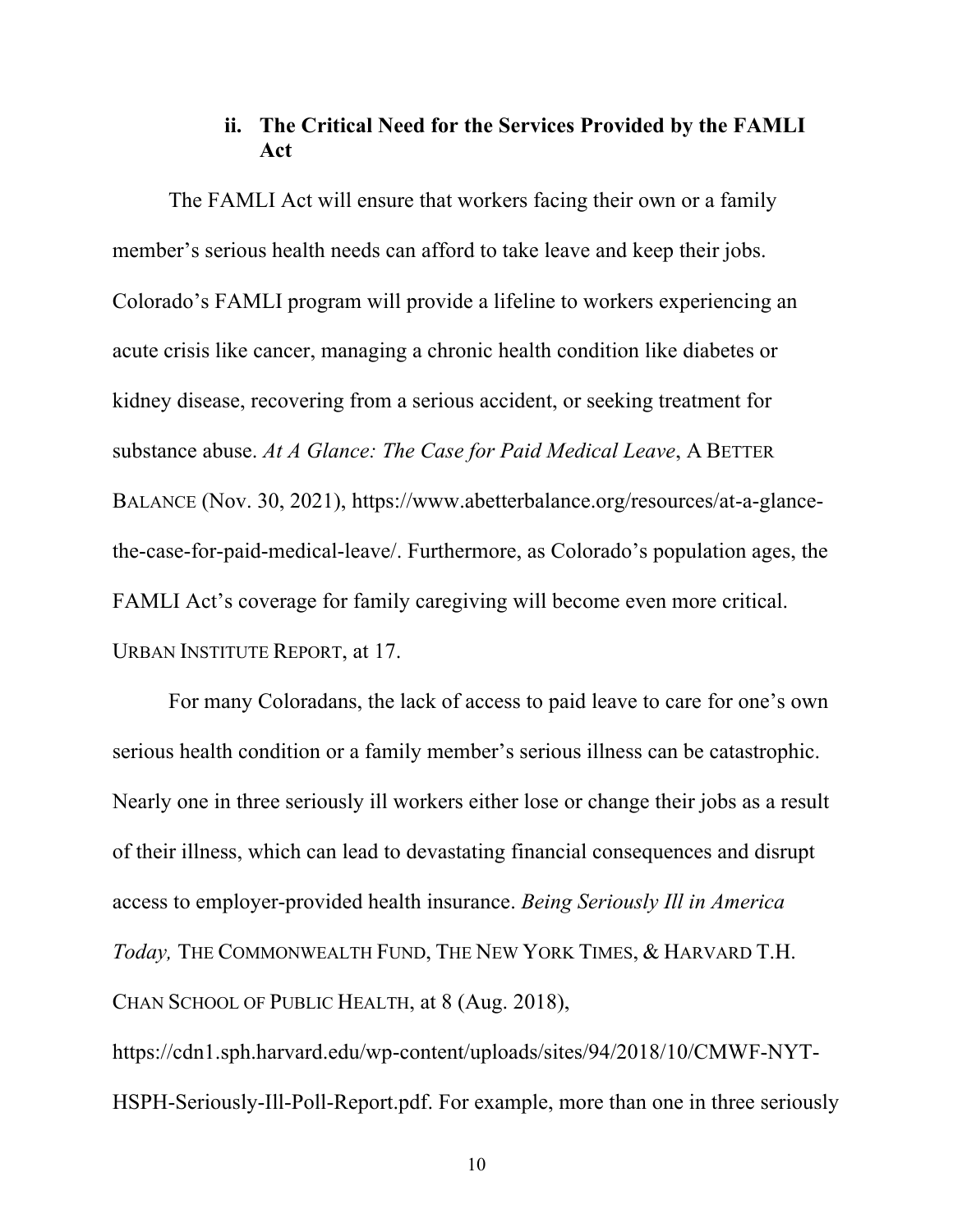ill adults use up all or most of their savings to deal with their health conditions, and medical bills represent all or nearly all of the total non-mortgage debt for approximately 20% of adults. *Id.* Furthermore, research has demonstrated that the experience of providing care for a family member with a serious medical condition can be emotionally and financially taxing, and add additional family stress. URBAN INSTITUTE REPORT, at 17.; *see also*, Katherine Ellison, *Caregivers of Elderly Loved Ones Face Heavy Emotional, Physical, Financial Toll*, THE WASHINGTON POST (Sept. 27, 2020), https://www.washingtonpost.com/health/caretaker-stressdepression-anxiety-increases/2020/09/25/abd281f6-e933-11ea-97e0- 94d2e46e759b\_story.html.

For example, a focus group with family caregivers receiving benefits from state paid leave programs suggests that the income provided through the programs relieves stress and results in improvements to physical and mental health for caregivers. Russell Tisinger et al., *Understanding Attitudes on Paid Family Leave: Discussions with Parents and Caregivers in California*, *New Jersey and Rhode Island*, WASHINGTON, DC: DEPT. OF LABOR (July 2016),

https://www.dol.gov/asp/evaluation/completed-

studies/Paid\_Leave\_AwarenessBenefitsBarriers.pdf. Access to paid leave for caregivers has also been shown to positively impact the health outcomes of care recipients, especially those who require acute care or hospitalization, and can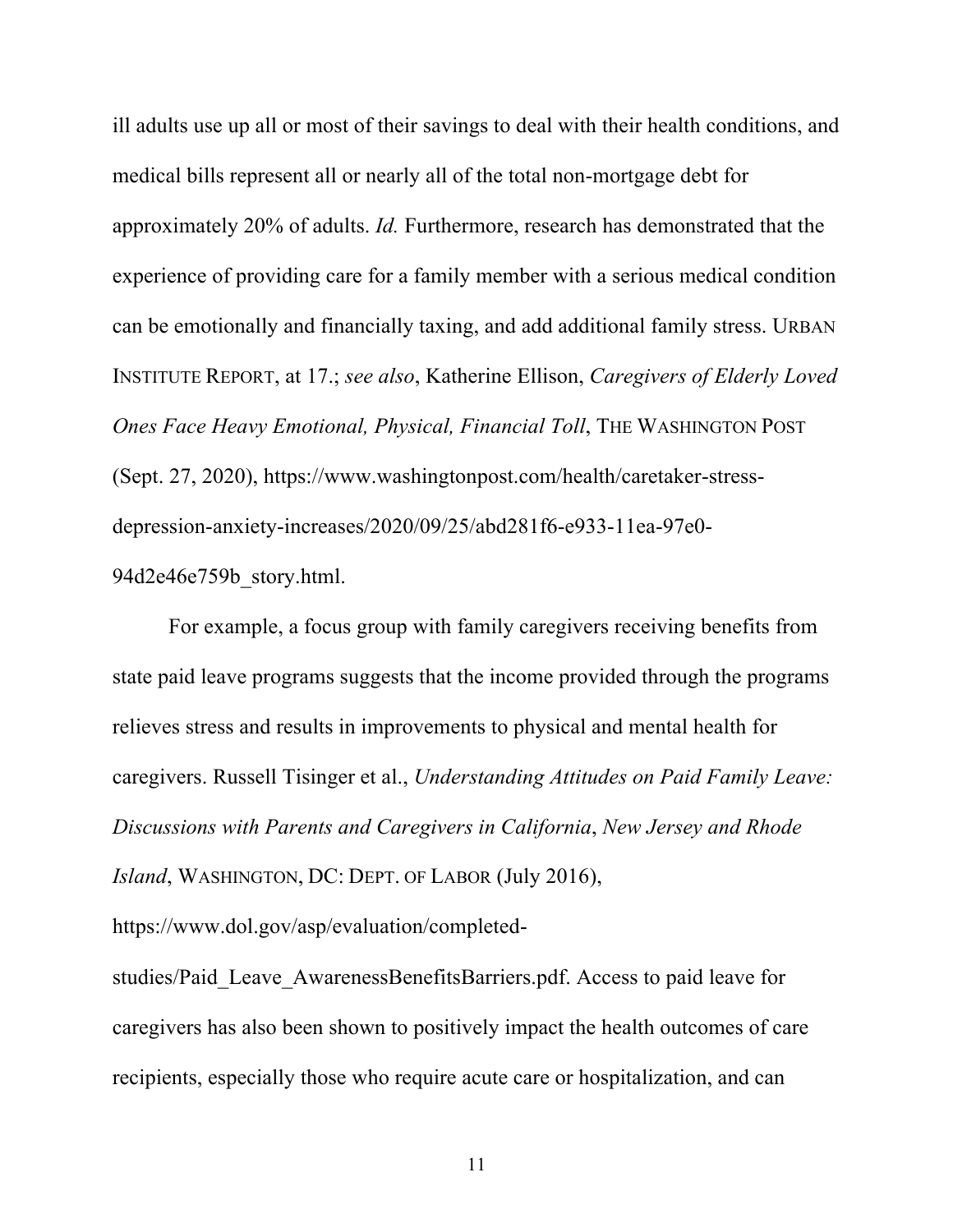decrease nursing home placements. URBAN INSTITUTE REPORT at 17. The FAMLI Act will provide a critical safety net to keep Coloradans employed during a serious illness and ease associated financial burdens related to care for oneself or a loved one.

The FAMLI Act will also guarantee paid parental leave to bond with a new child, with significant benefits for both parents and children. The U.S. remains only one of two countries in the world, for which data is available, without any form of national paid maternity leave. International Labour Organization, *Maternity and Paternity at Work: Law and Practice Across the World*, at 16 (2014),

https://www.ilo.org/wcmsp5/groups/public/@dgreports/@dcomm/@publ/documen ts/publication/wcms\_242615.pdf. As reported by the Colorado Department of Public Health & Environment (CDPHE), for example, "[m]others who have access to maternity leave are less likely to experience pregnancy-related depression and related mental health issues." Abby Johnson Holm, *The Health Benefits of Paid Family and Medical Leave: A Report for the Colorado Department of Labor and Employment's Family and Medical Leave Implementation Task Force*, CO DEPT. OF PUB. HEALTH & ENVIRONMENT, at 11 (2020),

https://www.abetterbalance.org/resources/the-health-benefits-of-paid-family-andmedical-leave-a-report-for-the-colorado-department-of-labor-and-employments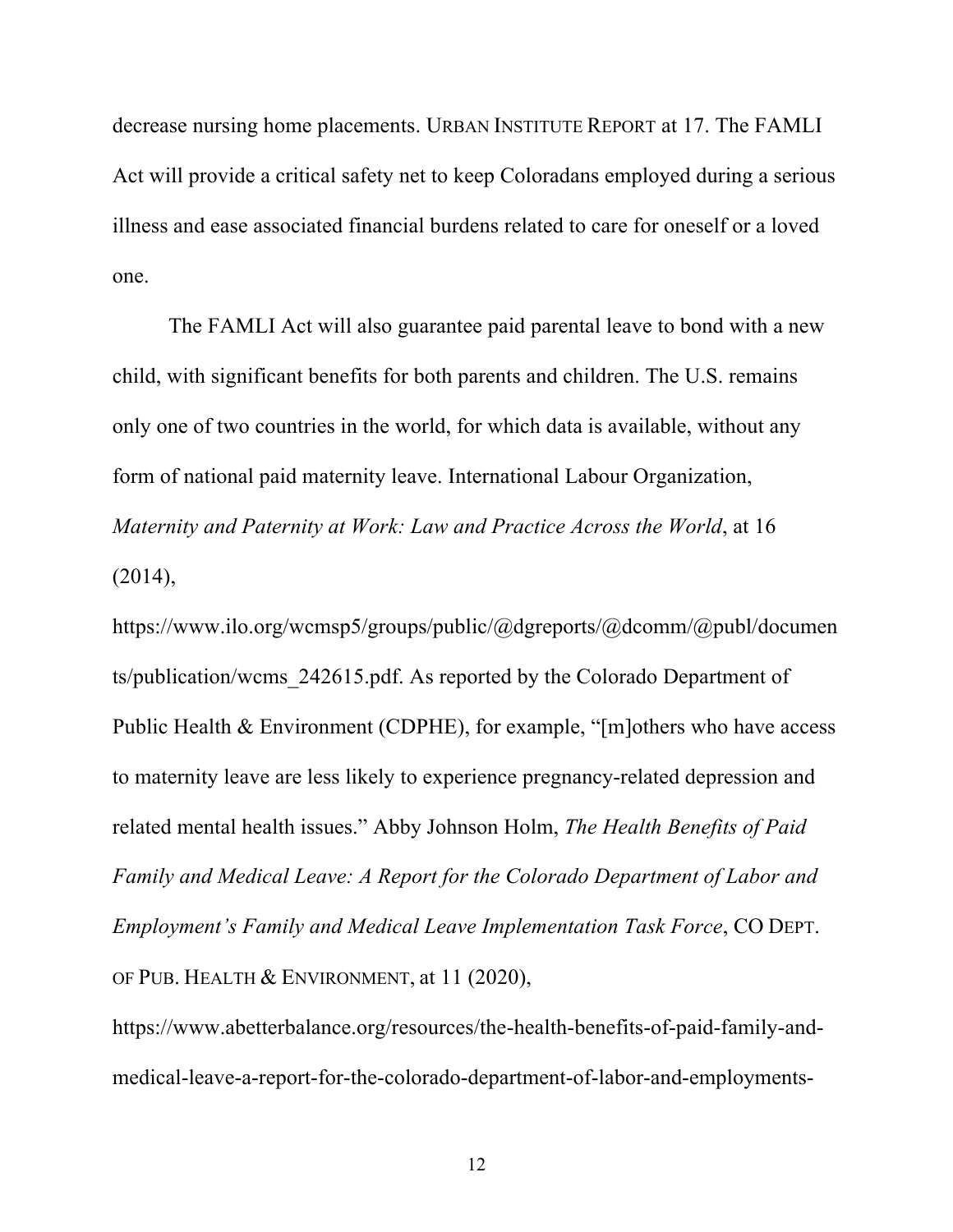family-and-medical-leave-implementation-task-force/, (hereinafter "CDPHE REPORT"). California's PFML law has also been shown to increase rates of paid leave among new fathers, increasing critical bonding time and helping co-parents to balance shared responsibilities and manage stress. Ann P. Bartel et al., "*Paid Family Leave, Fathers' Leave-Taking, and Leave-Sharing in Dual-Earner Households*," ASSOCIATION FOR PUBLIC POLICY ANALYSIS AND MANAGEMENT (2017), https://www0.gsb.columbia.edu/faculty/abartel/papers/paid%20leave.pdf. Furthermore, PFML addresses the financial strain of welcoming a new child, with one study showing women who return to work after PFML are less likely to receive public assistance and food stamps. Linda Houser, Ph.D. & Thomas P. Vartanian, Ph.D., *Pay Matters: The Positive Economic Impacts of Paid Family Leave for Families, Business, and the Public*, RUTGERS CNTR. FOR WOMEN &

work/resources/economic-justice/other/pay-matters.pdf. Paid parental leave not only has a positive impact on health outcomes for new parents, but also has significant health benefits for new children that may last significantly past early childhood. Shirlee Lichtman-Sadot & Neryvia Pillay Bell, *Child Health in* 

WORK, at 2 (2012), https://www.nationalpartnership.org/our-

*Elementary School Following California's Paid Family Leave Program*, JOURNAL OF POLICY ANALYSIS AND MANAGEMENT 36(4) (2017): 790–827,

https://doi.org/10.1002/pam.22012. Birthing parents who return to work within 12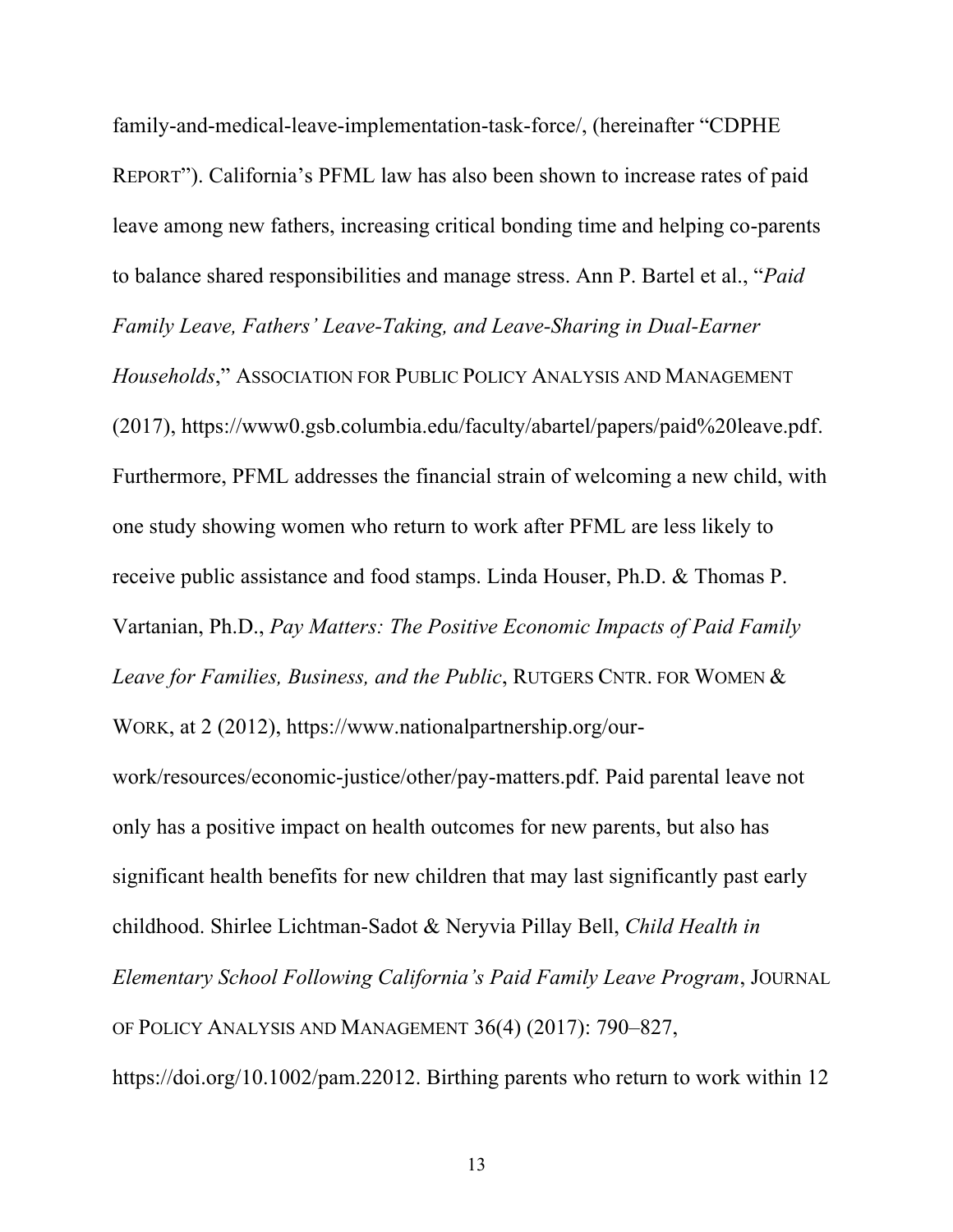weeks of giving birth are less likely to breastfeed and, when they do, breastfeed for less time than those who stay home longer; increased rates of breastfeeding improve health outcomes for both the breastfeeding parent and the child. Lawrence M. Berger et al., *Maternity Leave, Early Maternal Employment and Child Health and Development in the US,* 115 THE ECON. J.L no. F29, F39-F40 (2005). Studies also indicate that access to PFML decreases infant mortality rates, increases child immunizations, and improves mental health outcomes and cognitive developments in children. URBAN INSTITUTE REPORT, at p. 6-7; Agnitra Roy Choundhury & Solomon W. Polachek, *The Impact of Paid Family Leave on the Timing of Infant Vaccinations*, IZA DP no. 12483 (July 2019), https://ftp.iza.org/dp12483.pdf. Overall, families who have access to paid parental leave are healthier, more economically secure, and less likely to require taxpayerfunded public assistance.

Survivors of domestic abuse, sexual violence, and stalking will also gain essential new protections through the FAMLI Act. Twenty-one percent of employed adults are survivors of intimate partner violence. Corporate Alliance to End Partner Violence, *National Benchmark Telephone Survey on Domestic Violence in the Workplace* (2005),

http://www.ncdsv.org/images/caepvsurvey.workplace.pdf. Without access to extended paid leave, the safety and well-being of workers experiencing domestic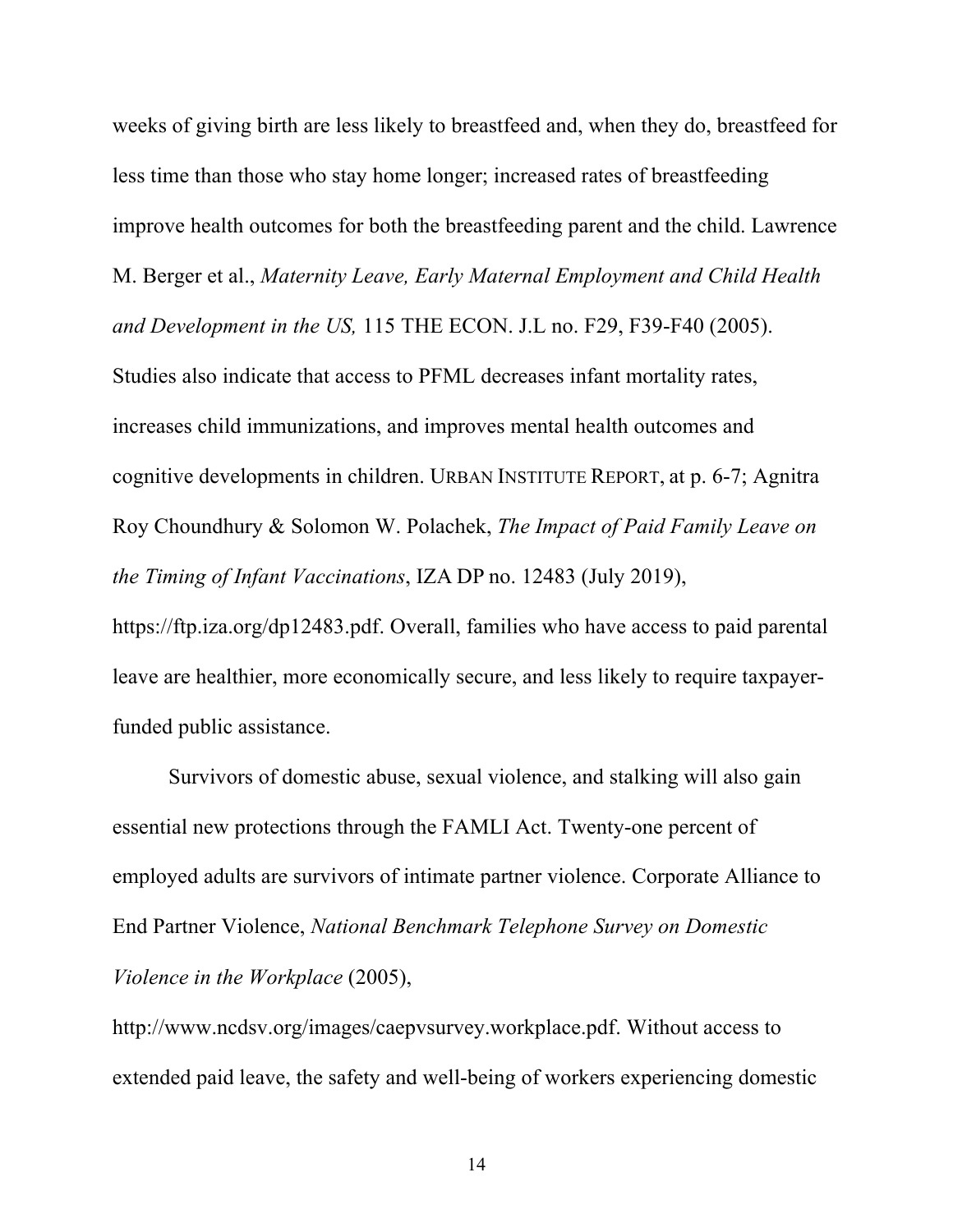violence is further jeopardized. *Fact Sheet: Paid Safe Time*, A BETTER BALANCE (Oct. 4, 2021), https://www.abetterbalance.org/resources/paid-safe-time-factsheet/. Survivors of domestic abuse, sexual violence, and stalking in Colorado will soon be able to take FAMLI leave to find and relocate to safe housing, access counseling and legal services, obtain a protection order, or deal with a myriad of other critical physical, emotional, and financial consequences of victimization. As a result, the FAMLI Act will serve to promote public safety, protect survivors, and make it more feasible for Coloradans experiencing such violence to seek help and protection.

Finally, the FAMLI Act will benefit military families. Colorado has the country's tenth largest population of active and reserve military members, with over 47,000 military personnel. URBAN INSTITUTE REPORT, at 20. The FAMLI Act addresses the unique challenges of military families, who endure deployments, frequent moves, and regular separations in support of the service member's duty to the state and country. *Id.* Workers can use leave under the FAMLI Act to make financial, legal, or caregiving arrangements in response to a family member's active-duty service. The FAMLI Act will fill this gap and ensure that Colorado's military families—who make great sacrifices to serve and protect our country will receive essential supports during their times of need. *Military Families & The Need for Paid Leave*, A BETTER BALANCE, at 4-5 (Sept. 29, 2021),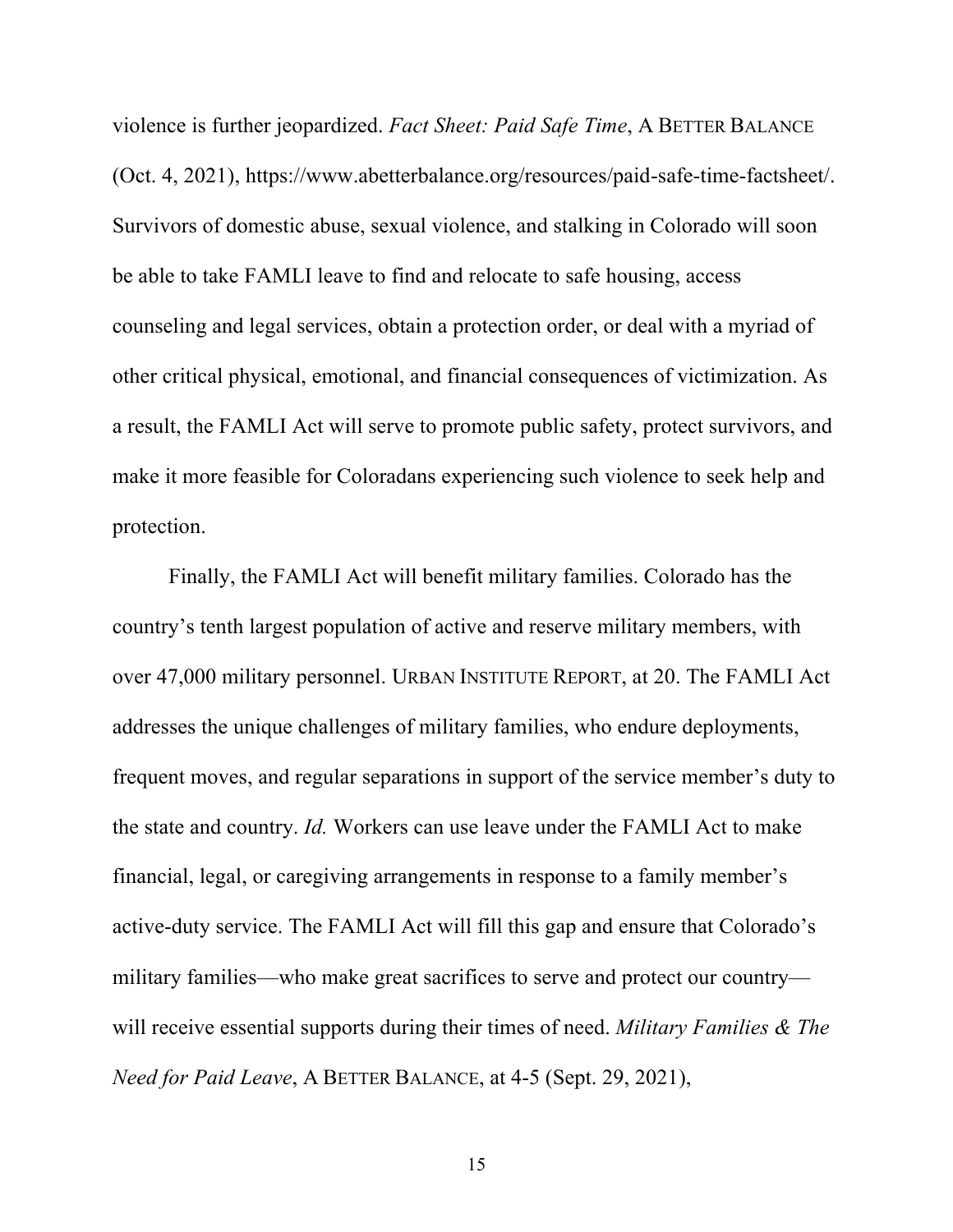https://www.abetterbalance.org/resources/military-families-the-need-for-paidleave/.

## **iii. The FAMLI Act Addresses Key Social and Economic Disparities, Promotes Gender and Racial Equity in Colorado and Provides Significant Benefits to Society**

The FAMLI Act will serve hardworking Coloradans of all demographics and socio-economic levels. However, the benefits of FAMLI coverage will dramatically improve health and economic outcomes for marginalized workers who are currently least likely to have access to paid or unpaid leave.

Research shows that the FAMLI Act can increase gender equity in the workplace. As reported by CDPHE, research shows that PFML can increase women's participation in the workforce, noting "there is a 12% gap in men's and women's labor force participation" in Colorado. CDPHE REPORT at 11. CDPHE further summarized research that "[n]ew mothers who take paid parental leave are more likely to stay in the workforce, and women with PFML are 54% more likely to receive wage increases later in their careers. Paid parental leave for fathers also makes it easier for women to re-enter the workforce and prosper in their careers." *Id.* The FAMLI Act will provide a critical government service that will help to increase women's participation in the workplace and provide an essential safety net to family caregivers.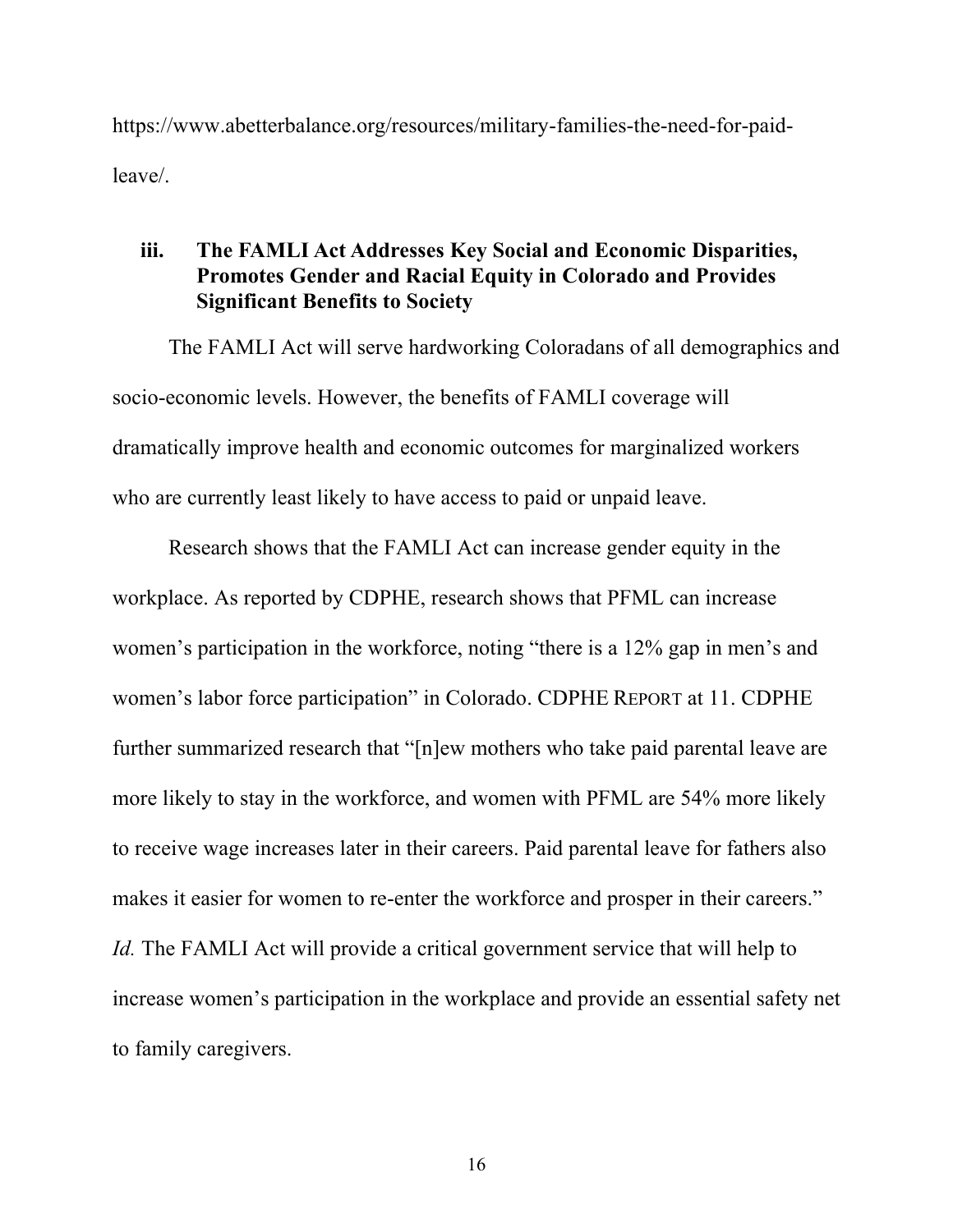The FAMLI Act will also address current racial inequalities in access to paid leave. Compared to white workers, workers of color are more likely to be unable to take leave when they need it, due most often to inability to afford unpaid time off or fear of losing a job; Latinx workers are 66% more likely to be unable to take leave, while the figure is 83% more likely for Black workers and 100% more likely for Native American, Pacific Islander and multiracial workers. *Paid Family and Medical Leave: A Racial Justice Issue – and Opportunity*, NAT'L PARTNERSHIP FOR WOMEN & FAMILIES (Aug. 2018), https://www.nationalpartnership.org/ourwork/resources/economic-justice/paid-leave/paid-family-and-medical-leave-racialjustice-issue-and-opportunity.pdf. Disparities in access to paid leave and other economic supports make it more difficult for families of color to absorb the financial shock of a serious family or medical need. *Id.* Racial discrimination in the workplace has also exacerbated historical structural inequality in wealth building over generations, which is further compounded by a lack of access to PFML. *Id.* For example, as of July 2020, several months before voters approved the Colorado FAMLI Act, 77% of white individuals reported that they would be able to cover a \$400 emergency expense using cash or its equivalent, compared to only 55% of Hispanic individuals and 48% of Black individuals. *Update on the Economic Well-Being of U.S. Households: July 2020 Results*, BD. OF GOVERNORS OF THE FEDERAL RESERVE SYSTEM, Table 4 at 14 (Sept. 2020),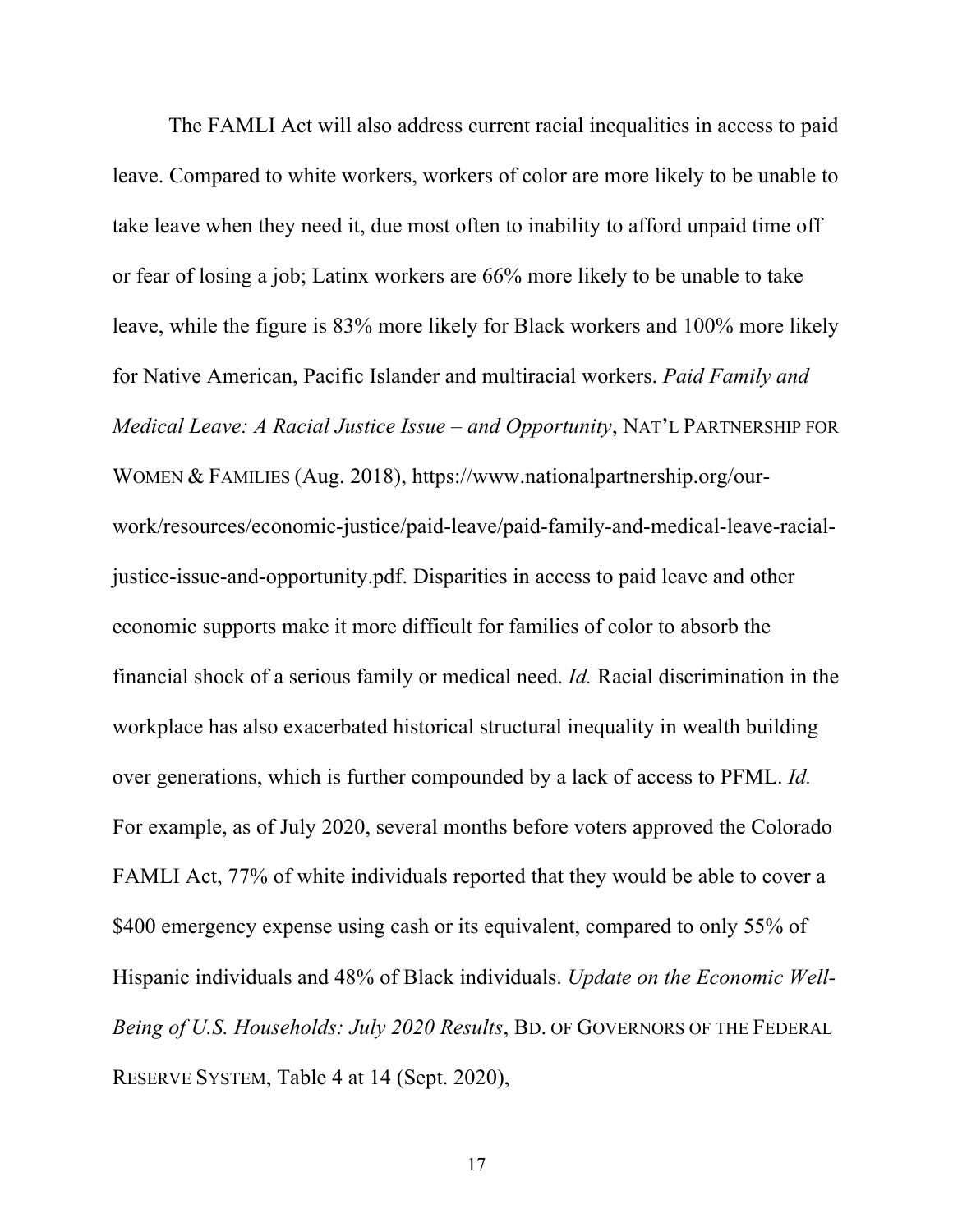https://www.federalreserve.gov/publications/files/2019-report-economic-wellbeing-us-households-update-202009.pdf. The FAMLI Act will provide an important financial safety net to people of color throughout Colorado when qualifying needs arise.

## **iv. Once Fully Implemented, The FAMLI Act Will Also Provide Important Benefits to Employers of All Sizes and the Self-Employed**

Research shows that PFML laws, like the FAMLI Act, benefit employers. Access to paid leave ensures that workers can stay on the job or quickly return to work following an unexpected health or family event. These programs also increase morale and loyalty, which in turn reduces costly turnover. Heather Boushey & Sarah Jane Glynn, *There Are Significant Business Costs to Replacing Employees*, CNTR. FOR AM. PROGRESS (Nov.16, 2012),

https://cdn.americanprogress.org/wp-content/uploads/2012/11/CostofTurnover.pdf; Benjamin Bennett et al., *Paid Leave Pays Off: The Effects of Paid Family Leave on Firm Performance*, NAT'L BUREAU OF ECON. RSCH., Working Paper No. 27788 (2021), https://www.nber.org/system/files/working\_papers/w27788/w27788.pdf. As employers compete for talent in Colorado, access to PFML can attract new workers and allow caregivers to remain in—or reenter—the labor pool. The FAMLI Act will also help to level the playing field for small businesses by creating a baseline right to PFML across Colorado and ensuring employers can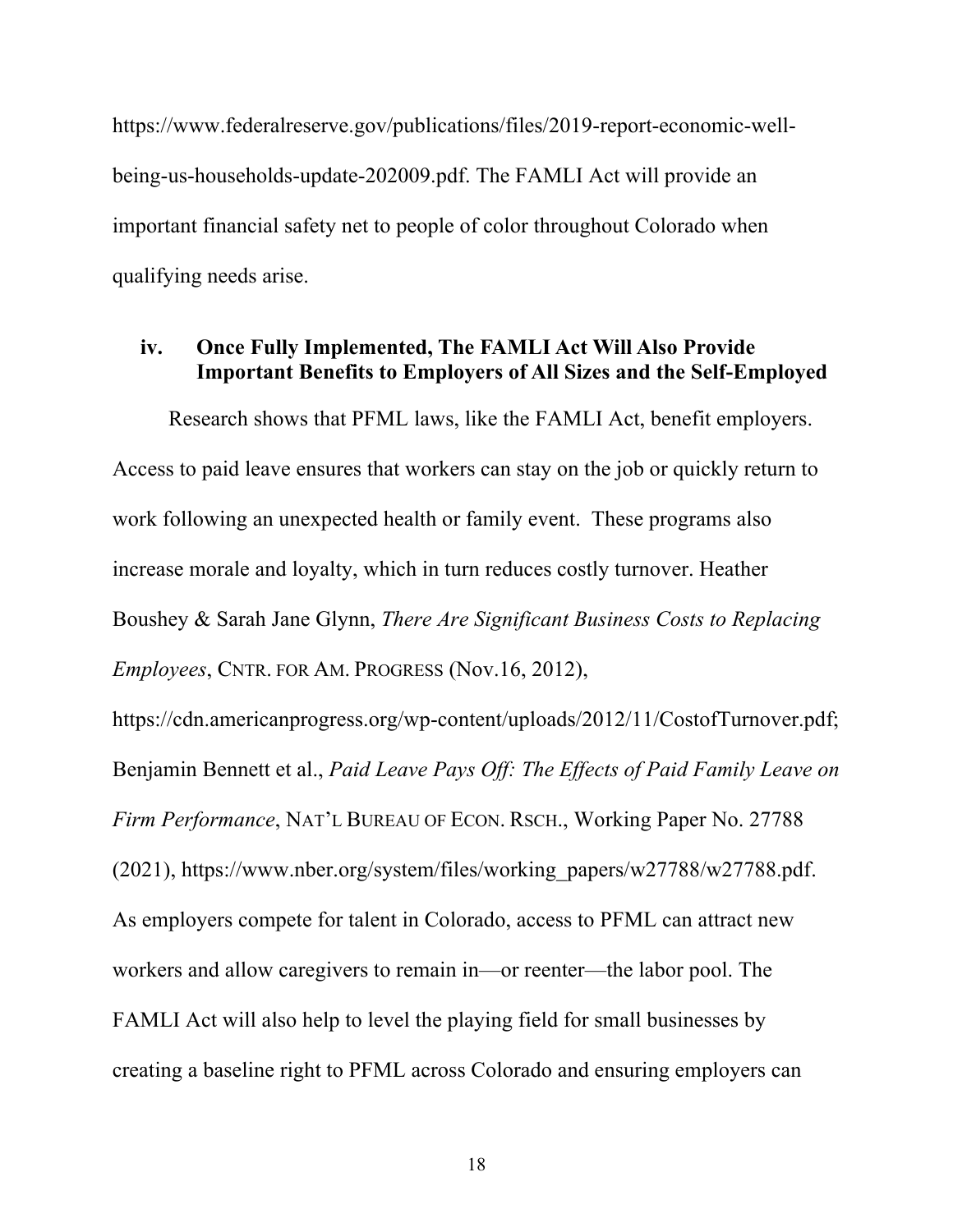affordably offer this popular benefit. *Paid Leave Policies on Main Street,* SMALL BUSINESS FOR AMERICA (2021),

https://www.smallbusinessforamericasfuture.org/small-business-for-america-sfuture-releases-paid-leave-survey-results. For these reasons, the FAMLI Act is supported by many business owners from across the State.

The FAMLI Act also allows self-employed individuals to elect coverage. FAMLI Act, C.R.S. §8-13.3-514**.** When considering self-employment or starting one's own business, many Coloradans may hesitate to take the economic risk without access to paid leave. These barriers are particularly high for new or prospective parents, people with chronic illnesses or disabilities, or those who provide care to loved ones. In addition, "gig" workers who are bona fide independent contractors often lack access to crucial benefits like PFML. The FAMLI Act will provide tremendous peace of mind to self-employed individuals, whether entrepreneurs or workers who are independent contractors, by offering affordable, elective PFML insurance for life's critical moments.

## **v. The FAMLI Act is Backed by Extensive Research and is Based on Proven and Time-Tested Models**

The FAMLI Act is not a novel program, but rather mirrors programs throughout the country. Colorado established the tenth PFML insurance program in the country, joining eight other states and Washington D.C. *Comparative Chart of*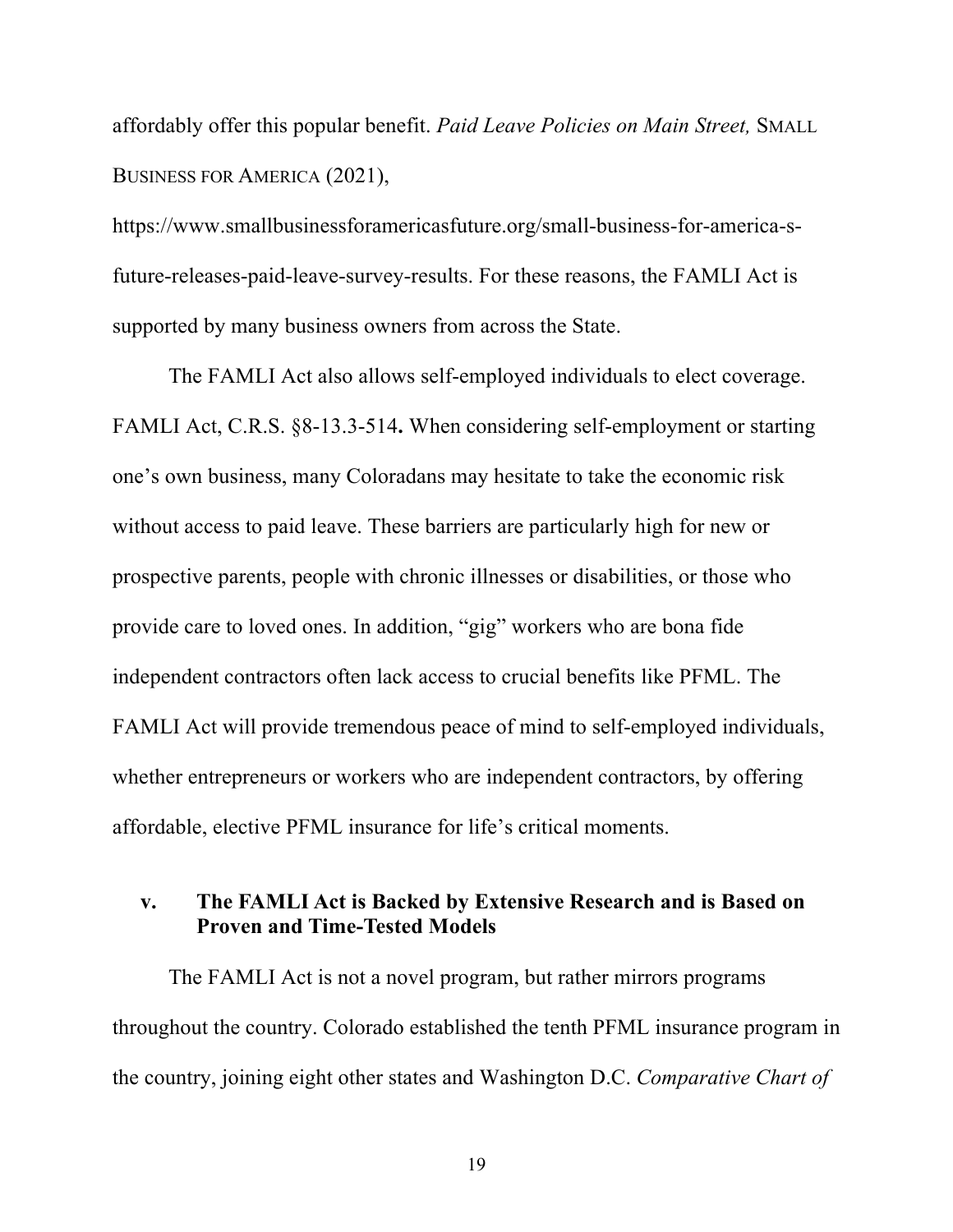*Paid Family and Medical Leave Laws in the United States*, A BETTER BALANCE (March 24, 2022), https://www.abetterbalance.org/resources/paid-family-leavelaws-chart/. These PFML programs are sustainable and solvent: "[a]ccording to the National Academy of Social Insurance, using a dedicated payroll contribution approach to funding makes it highly sustainable from a fiscal standpoint .... The three longest-running state-level [PFML] . . . programs have been solvent for multiple years, with fairly stable contribution rates from one year to the next." *Colorado Paid Family and Medical Leave: Program Design and Implementation*, UNIVERSITY OF MINNESOTA, at 44 (Sept. 2019),

https://www.abetterbalance.org/resources/iwpr-and-university-of-minnesotareport-colorado-paid-family-and-medical-leave-program-design-implementation/. Colorado's FAMLI Act builds on the successful models established by other states with similar programs, none of which have been struck down by judicial action.

The need for PFML is well established by existing research, and the program approved by Colorado voters has been extensively studied and debated. In 2019, Colorado established a PFML implementation task force to issue recommendations on 16 potential PFML policy questions. Family and Medical Leave Implementation Act, C.R.S. §8-13.3-301, *et seq*. The Task Force, which consisted of 13 voting members representing a range of perspectives, met for 43 hours, received nearly 1,000 public comments, commissioned an independent actuarial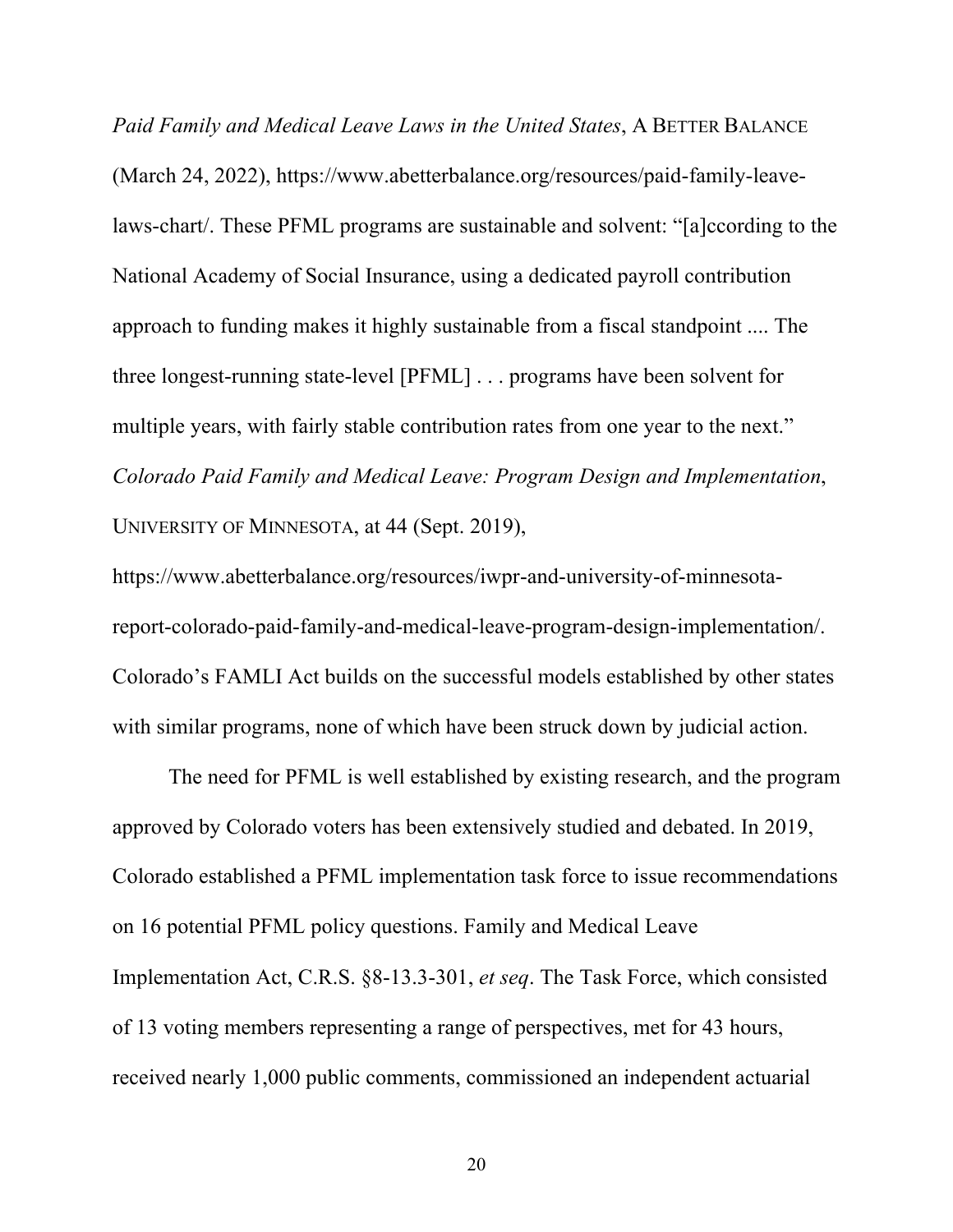study, and solicited reports from three experts and two State Departments. The Task Force reached broad consensus on 14 of the 16 policy parameters for a PFML program, and these recommendations and expert reports guided formation of Proposition 118. *Family and Medical Leave Implementation: FAMLI Taskforce Final Report as directed by SB 19-188* (Jan. 8, 2020),

https://www.abetterbalance.org/wp-content/uploads/2022/03/Final-FAMLI-Task-Force-Recommendations-1-6-2019-1.pdf. The Task Force's outside experts concluded that this policy will provide much-needed support for working families and their loved ones, and also will contribute to robust economic growth for Colorado.

# **B. An Alternative Interpretation of Section 20(8)(a) Could Lead to Unintended Consequences, Including the Crippling of Other Government Services**

Even if this Court disagrees with the Respondent's argument that Section 20(8)(a) does not apply to the FAMLI Act, it should follow precedent and avoid an interpretation of Section 20(8)(a) that would cripple the FAMLI Act and other current and future government services. In addition to hindering the FAMLI Division's ability to provide voter-approved PFML services, Petitioner's TABOR interpretation would cripple the government's ability to provide other government services. For example, the FAMLI Act is structured in a way that mirrors many aspects of Colorado's Unemployment Insurance ("UI") law, including numerous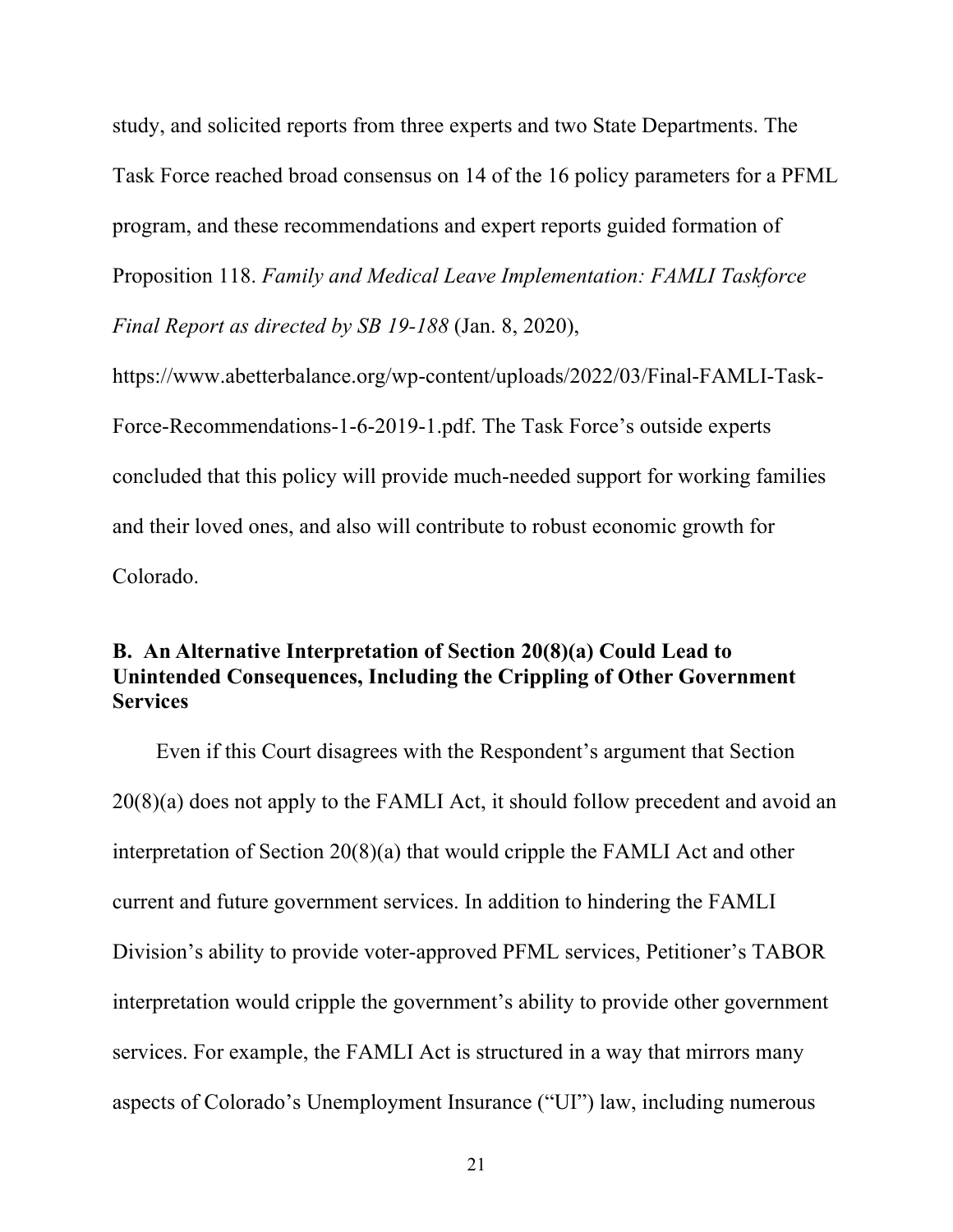cross-cites in the FAMLI Act to the UI law's eligibility standards and definitions, and a similar requirement that covered employers pay premiums based on employee wages. Although the UI program predates TABOR, Colorado has approved changes to UI in the years since TABOR's passage. As a result, if this Court were to follow Petitioner's strained interpretation of Section 20(8)(a), the decision would also threaten Colorado's UI program.

This Court has clearly distinguished between "taxes" and "fees" under TABOR and reinforced the distinction in a line of cases. In *Colorado Union of Taxpayers v. City of Aspen*, for example, this Court noted that such a determination turns "implicitly on whether (1) the charge was imposed as part of a regulatory scheme enacted pursuant to the government's police powers and (2) the charge bore a reasonable relationship to the direct or indirect costs to the government of providing the service or regulating the activity." 418 P. 3d 506, 512-513 (Colo. 2018). This Court further stated "[i]n cases in which the answer to these questions was yes, we determined that the charges were not taxes. Where the primary purpose of the charge was to raise revenue for the general expenses of government, we concluded that the challenged assessments were taxes." *Id.*

Colorado's FAMLI Act premiums are clearly a fee under this Court's test; the law establishes a regulatory program to provide PFML, which will improve the health, safety, and well-being of Coloradans and benefit both employers and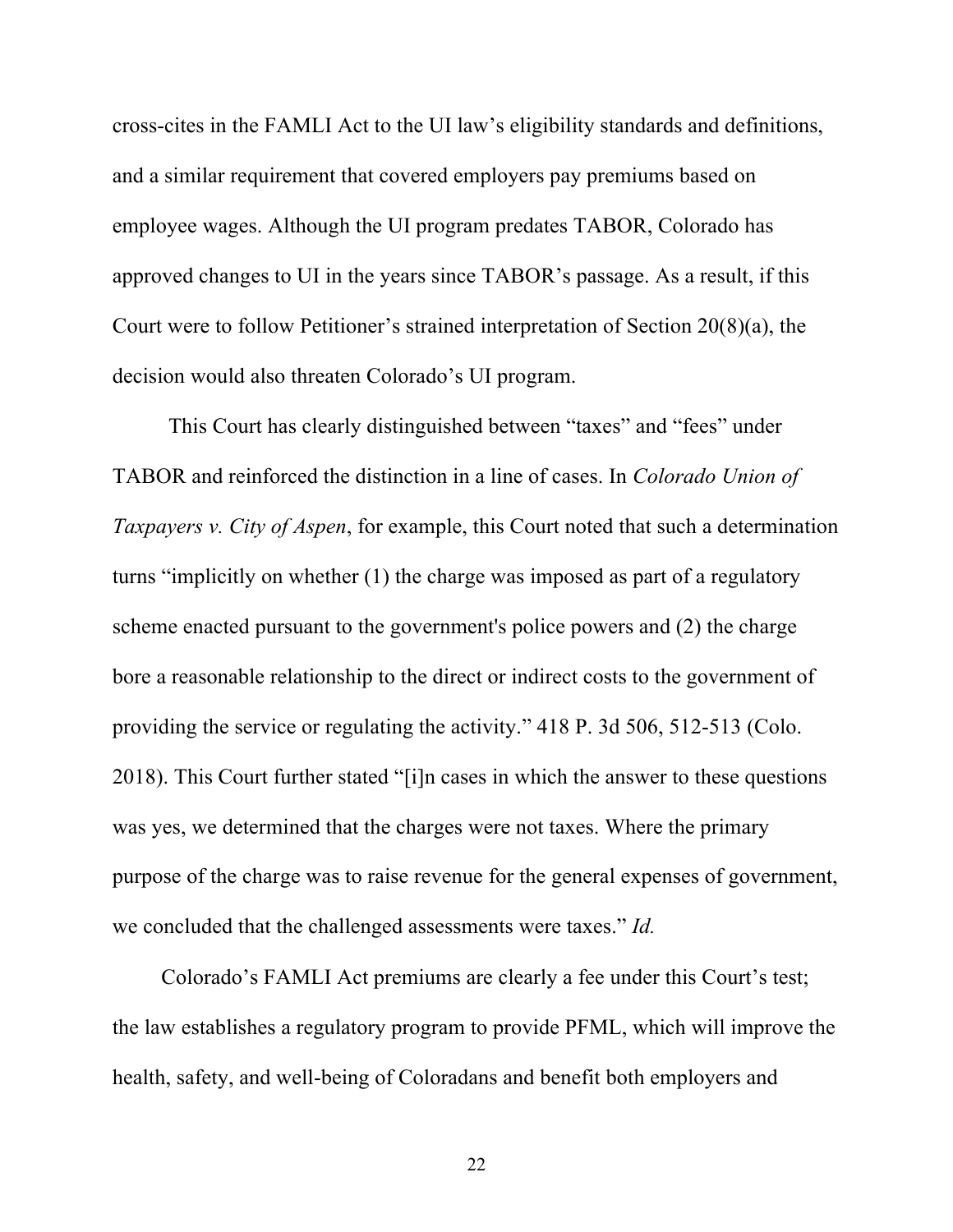employees. The program's premiums are fees to directly support this program, rather than raising revenue for the general expenses of government. Petitioner's argument seeks to use the "surcharge" language in Section  $20(8)(a)$  to create a new loophole to restrict the State's ability to create fees, based on wages or income, directly related to the provision of government services. A finding for the Petitioner could have dire consequences for Colorado's ability to provide critical services through a fee-for-service model—both now and in the future.

#### **CONCLUSION**

The voter-approved FAMLI Act will benefit the public health, safety, economic stability, and workplace equity of millions of Coloradans and will provide an essential government service to meet the critical need for PFML. The policy is based on extensive research, as well as the experience of similar programs in other states. Although Petitioner seeks to create a new loophole to challenge government enterprises funded through fees, the plain language of Section 20(8)(a) of TABOR does not apply to non-tax laws or enterprise program fees that do not raise revenue for general government purposes. Even if this Court were to agree with Petitioner's strained interpretation of Section 20(8)(a), precedent requires the Court to uphold the FAMLI Act and avoid an interpretation that would cripple Colorado's ability to provide current and future services.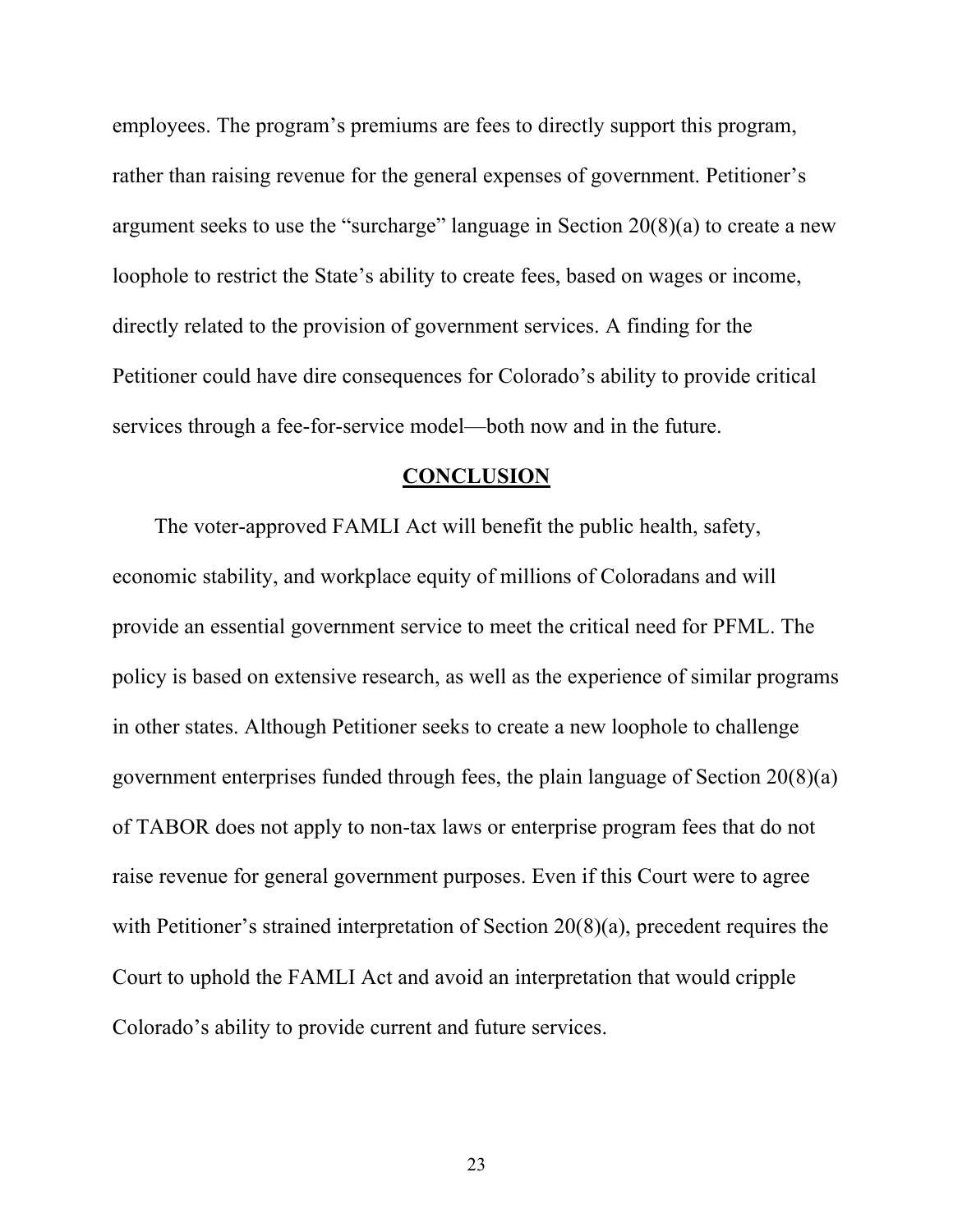Respectfully submitted this 4<sup>th</sup> day of April, 2022.

# **A BETTER BALANCE**

By: *s/Natalie Petrucci*

Natalie Petrucci, No. 51375 303 E. 17th Ave., Suite 400 Denver, CO 80203 Phone:720-640-9870 Email: npetrucci@abetterbalance.org

Attorneys for *Amici Curiae* Labor and Policy Organizations and Ballot Petition Filers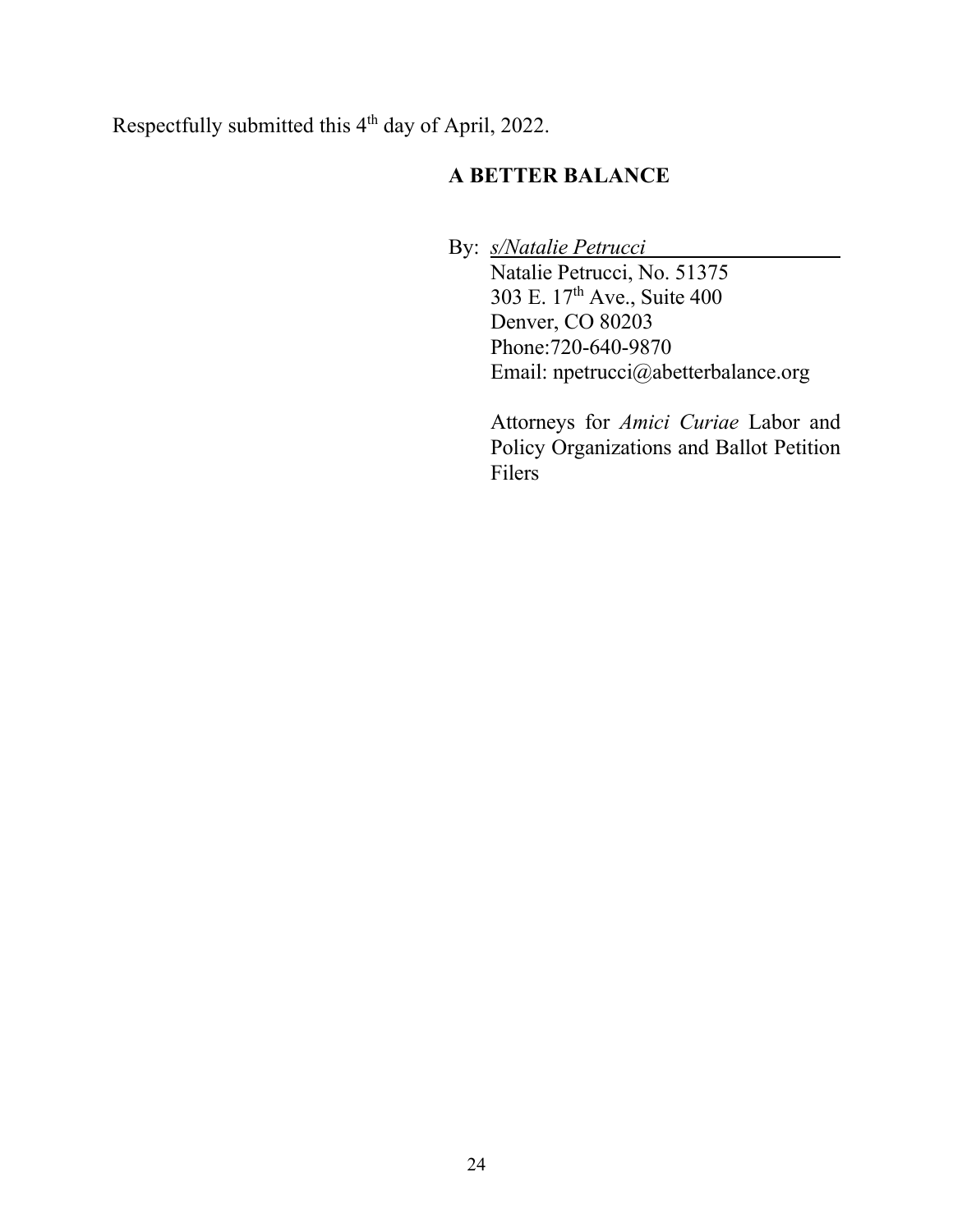# **CERTIFICATE OF SERVICE**

I certify that on April 4, 2022, I served this **BRIEF OF AMICI CURIAE LABOR AND POLICY ORGANIZATIONS AND BALLOT PETITION FILERS IN SUPPORT OF RESPONDENT** on all parties to this case, as identified below, using the Colorado Courts E-filing System.

Daniel E. Burrows Advance Colorado 1312 17th St. Unit 2029 Denver, CO 80202 Email: dan@advancecolorado.org *Attorney for Petitioner*

Office of the Colorado Attorney General Noah C. Patterson, Assistant Solicitor General Davin W. Dahl, Senior Assistant Attorney General Shelby A. Krantz, Assistant Attorney General Ralph L. Carr Colorado Judicial Center 1300 Broadway, 8th Floor Denver, CO 80203 Email: noah.patterson@coag.gov; davin.dahl@coag.gov; shelby.krantz@coag.gov *Attorneys for Respondent*

Tyler Martinez NATIONAL TAXPAYERS UNION FOUNDATION 122 C Street NW, Suite 650 Washington, DC 20001 Email: tmartinez $\omega$ ntu.org *Attorney for Amicus Curiae National Taxpayers Union Foundation*